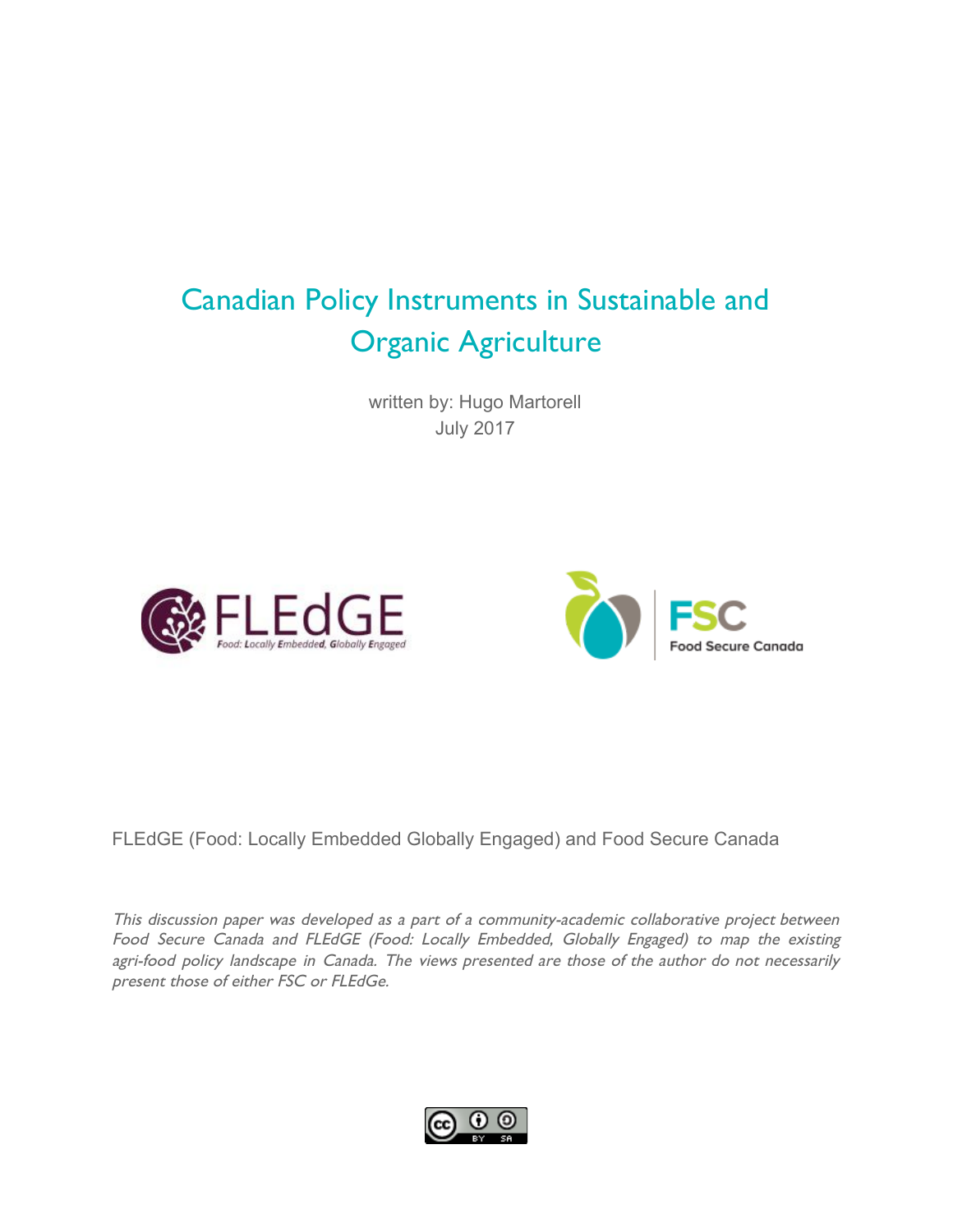## Table of Contents

| <b>Introduction</b>                                        | 4               |
|------------------------------------------------------------|-----------------|
| Methodology                                                | 5               |
| <b>Agri-Environmental Policy</b>                           | 5               |
| Canada's Sustainable Development Plan                      | 6               |
| Current agri-environmental policy framework                | 7               |
| Agri-environmental programs                                | 9               |
| Cross-compliance                                           | $\overline{0}$  |
| Environmental Farm Plans (EFP)                             | $\mathbf{H}$    |
| Farmland preservation, conservation and ecosystem services | 12              |
| Farmland preservation                                      | 2               |
| Ecosystem goods and services (EG&S)                        | 3               |
| <b>Alternative Land-Use Services</b>                       | $\overline{14}$ |
| The development of the organic sector                      | 15              |
| Federal involvement                                        | 15              |
| Provincial and inter-provincial initiatives                | 17              |
| <b>Discussion</b>                                          | 19              |
| Good practices                                             | 9               |
| Gaps and obstacles                                         | 9               |
| Opportunities                                              | 9               |
| <b>Bibliography</b>                                        | 21              |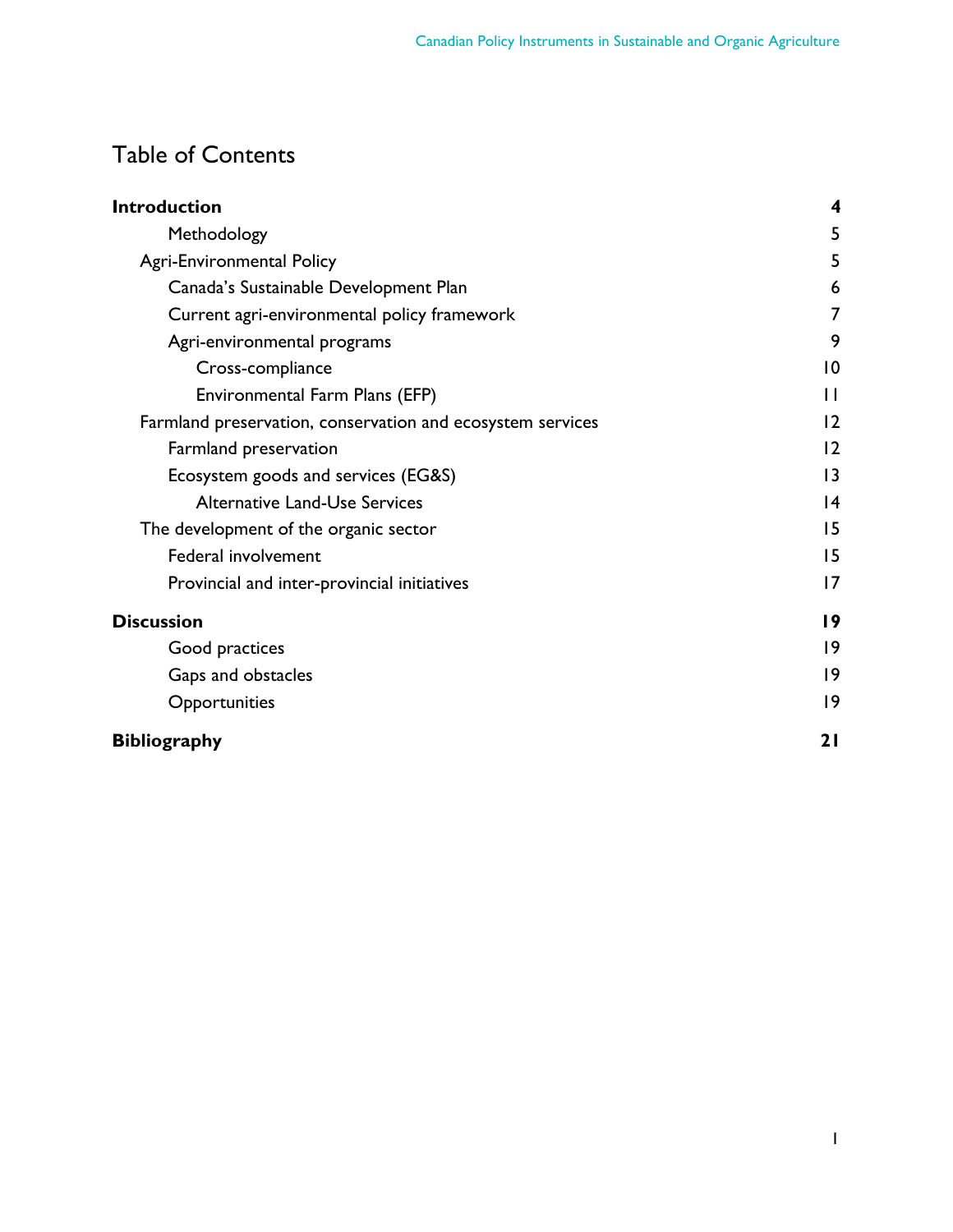## <span id="page-2-0"></span>Introduction

Environmental stewardship in agriculture is at the heart of this paper. Cuijpers and colleagues (2014, p. 7) refer to the notion of agroecosystems resilience as the ability "to cope with changes and disturbances". Above-ground and below-ground ecological functions are said to be largely dependent on soil health, which serves as a starting point "to sustain ecosystem services like nutrient cycling, water storage, erosion prevention, disease suppression, pollination, climate regulation and animal health and well-being" (Cuijpers et al, 2014, p. 7.) Crowley and Slimani (2012) echo these variables in their sustainable food systems policy framework. When discussing environmental sustainability, the two authors refer to (a) air, water, soil and climate change; (b) living organisms, natural habitats and plant and animal health; and (c) waste, energy and nonrenewable resources. Sustainable production remains one strategy to reduce greenhouse gas emissions in the agri-food system. MacRae and colleagues (2013), for example, identify "food systems localization, (…) cooling and refrigeration and food waste minimization" as complementary strategies along the chain.

A multifunctional paradigm of agriculture "puts value on the non-commodity social, environmental, and rural development outputs of agriculture, and recognizes that the market will either not produce them or under produce them – and rewards agriculture for doing so" (Skogstad, 2012, p. 23). A normative approach emphasizes that "multifunctionality is an intrinsic quality of agriculture," and argues for a coherent and integrated remuneration of the diverse set of functions agreed on by society (Mundler and Ruiz, 2015, p. 7). Blay-Palmer's study highlights three founding principles for Canadian policy to align with sustainable agricultural practices: the precautionary principle, multifunctionality and subsidiarity. (Please note that the terms regenerative, sustainable and multi-functional agriculture are used interchangeably in this discussion paper.)

From a policy perspective, environmentally sustainable agriculture is of critical importance in the context of climate change. Smit and Skinner (2002) identify several adaptation options in Canadian farming: technological developments, government programs and insurance, farm production practices and farm financial management, as well as information provision. Schmidt and colleagues (2012) speak of two alternative main policy mechanisms for "greening agriculture": cross-compliance mechanisms and payments for ecosystem services (PES). These instruments are echoed in Verammen's review (2011), which also highlights agri-environmental regulations (e.g. manure, pesticides, water use and contamination) and the promotion of environmental beneficial management practices $^{\text{I}}$  (BMPs).

This paper discusses agri-environmental stewardship in the Canadian provincial and federal institutional and policy environment in a three-pronged approach: (1) agri-environmental standards and programs, (2) ecosystems services and conservation programs, where we also discuss farmland preservation, and finally (3) the development of the organic food and farming sector.

We highlight that sustainable agriculture is dealt with in a piecemeal and contradictory fashion. For example, Growing Forward 2's mission statement $^2$  emphasizes economic growth over rural, social and environmental sustainability. Further, the link between sustainable agriculture and healthy diets remains absent, meaning that critical gaps persist between dietary advice and agricultural practices (as well as

 $<sup>1</sup>$  Example of BMPs include: soil management, water wells, storage of agricultural waste and stream, ditch and floodplain management</sup>

 $^2$  Mission statement of Growing Forward 2 (2013-2018): "[to] achieve a profitable, sustainable, competitive and innovative agriculture, agri-food and agri-products industry that is market-responsive, and that anticipates and adapts to changing circumstances and is a major contributor to the well-being of Canadians."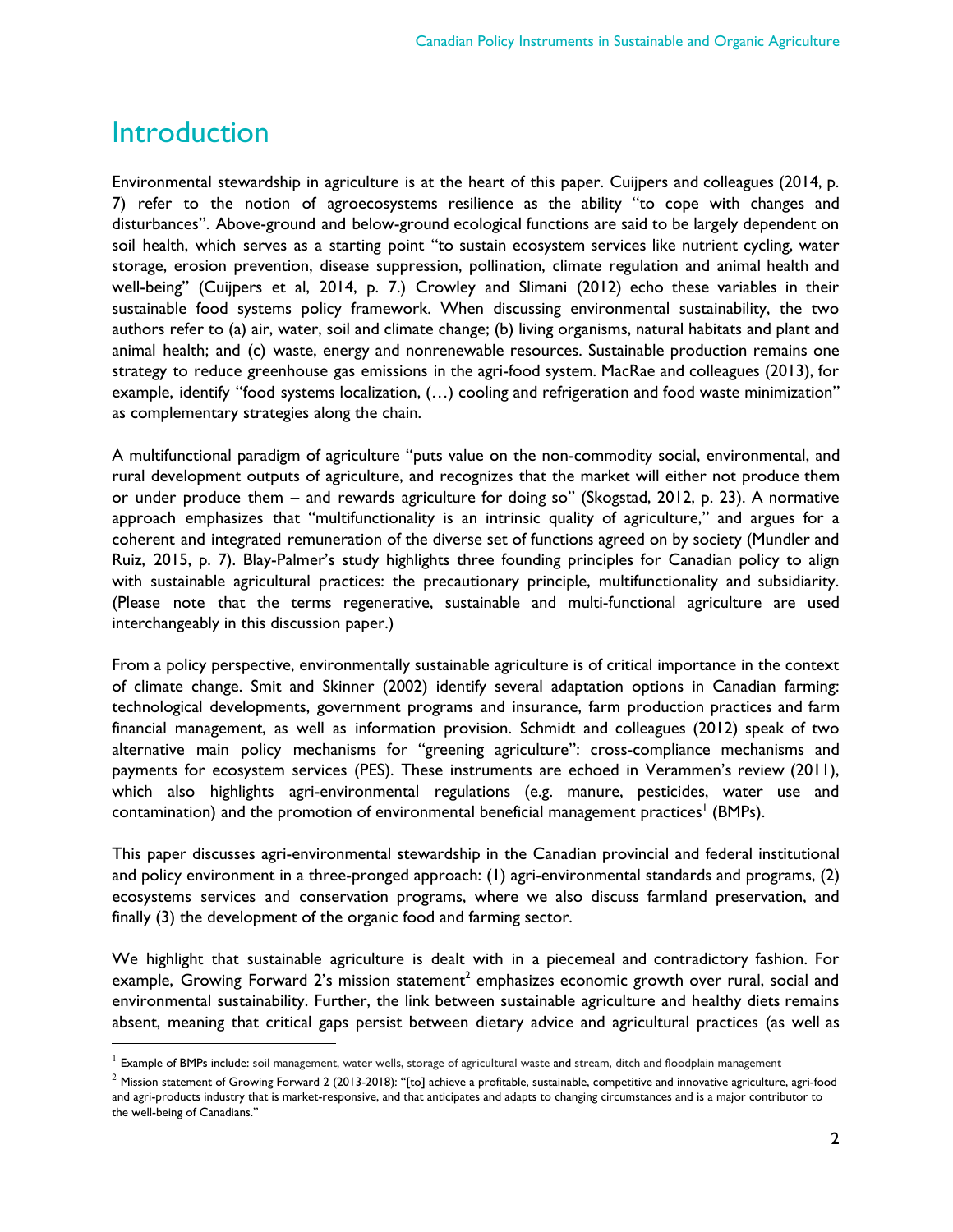aquaculture and fisheries). This is illustrated in Canada's dietary guidelines, which encourages the consumption of meat, dairy and fish, but does not account for the environmental stress these production systems are under or the impacts they cause (Lang & Barling, 2012, p. 4).

To better relate with the mandates of Agriculture and Agri-Food Canada (AAFC), the scope of this paper will be limited to biodiversity and agro-ecosystems services, dealing less with issues related to animal welfare and climate change. Furthermore, we will draw from the experiences in the United States and the European Union, when relevant, to provide comparative counterpoints in the context of international trade agreements negotiations.

#### <span id="page-3-0"></span>Methodology

This paper is one of six discussion papers on the Canadian food policy landscape. The research was the result of a partnership between Food Secure Canada<sup>3</sup> (FSC) and Food : Locally [Embedded,](https://fledgeresearch.ca/) Globally [Engaged](https://fledgeresearch.ca/) (FLEdGE), led out of Wilfrid Laurier Universities' Centre for Sustainable Food Systems.

The research questions, analysis and results were co-developed with community leaders in FSC's networks. The starting point of the research was to better understand enabling frameworks, good practices, and gaps and obstacles in provincial and federal policy interventions. We selected sustainable agriculture as topic of discussion because it appeared as a knowledge gap.

In the context of this paper, we draw from semi-structured interviews with three informants. We also relied on informal scoping conversations and available documentation and literature. The policy maps were used in two workshops (October 2016), and were sent to provincial/territorial food security networks, which provided opportunity for feedback. A first draft of this discussion paper was also reviewed Hannah Wittman, from the Faculty of Land and Food Systems at the University of British Columbia, and Av Singh, Organic and Rural Infrastructure Specialist with Perennia, Nova Scotia.<sup>4</sup>

As with other papers, we paid particular attention to the provincial and federal jurisdictions and to good practices that a joined-up approach to food policy could build on. The author's familiarity with the context in Quebec was useful, as the experience of that province is particularly relevant to the development of sustainable agriculture.

The reader can also refer to the annex, where a policy table and maps were designed to summarize and illustrate the discussion paper. The policy table includes both federal and provincial policies. The two policy maps respectively address the topics of farmland preservation and organic agriculture.

Other discussion papers drafted were: northern and remote Indigenous food sovereignty, community and household food security, local and sustainable food systems, new farmers, and healthy school food.

 $^3$  A national coalition of individuals and organizations working towards zero hunger, healthy and safe food, and sustainable food systems. See: foodsecurecanada.org

 $4$  The author would also like to acknowledge the contributions of FSC staff in editing and formatting the final draft of this paper.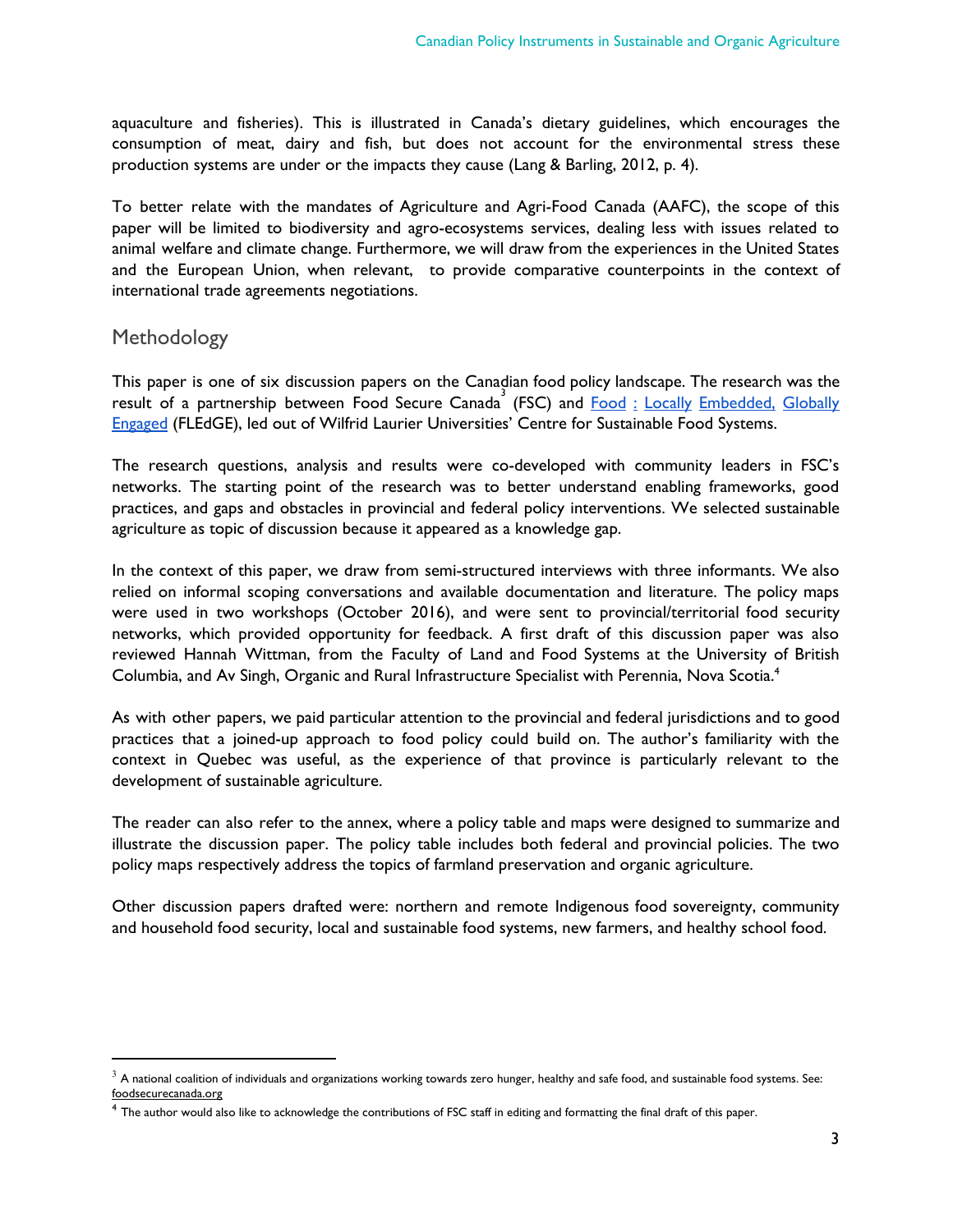## <span id="page-4-0"></span>Agri-Environmental Policy

#### <span id="page-4-1"></span>Canada's Sustainable Development Plan

The Federal Sustainable Development Act (FSDA), passed in June 2008, is the "most notable achievement with respect to sustainability" (Blay Palmer, 2012, p. 60) in Canada. The FSDA requires Canada to develop a Federal Sustainable Development Strategy (FSDS) that establishes milestones and streamlines 27 departmental sustainable development strategies. The Act also requires the creation of an advisory council and of an office within Environment Canada to monitor progress.

The absence of founding principles (multifunctionality, subsidiarity) and a "water[ed]-down version of the precautionary principle" (ibid, p. 61) are indicated as limits of the FSDA. Further, the FSDA is largely departmental and federal in scope, and therefore lacks cross-departmental and provincial policy integration.

Under the "Sustainable Food" section of the FSDS, the vision statement states: "Innovation and ingenuity contribute to a world-leading agricultural sector and food economy for the benefit of all Canadians." Indicators and goals include wildlife habitat capacity on agricultural land, and soil and water quality.

Agriculture and Agri-food Canada (AAFC) is responsible for goals relating to improving the soil, water $\degree$ and air quality, which it monitors through the National Agri-Environmental Health Analysis and Reporting Program (NAHARP) and the National Carbon and Greenhouse Gas Accounting and Verification System (NCGAVS) ([2012-13](http://www.agr.gc.ca/eng/about-us/offices-and-locations/office-of-audit-and-evaluation/audit-and-evaluation-reports/agriculture-and-agri-food-canada-evaluation-reports/evaluation-of-performance-measurement-and-reporting-programs-naharp-and-ncgavs/?id=1379353990720) Audit). These goals outlined in the progress report were also featured in the federal 2020 [Biodiversity](http://biodivcanada.ca/default.asp?lang=En&n=9B5793F6-1) Goals and Targets, which was issued following the 2010 Convention on Biodiversity.

The mandates of several departments $\vec{\ }$  also include certain facets of food-systems sustainability such as:

- The Department of Oceans is responsible for reaching 10% of coastal and marine area conservation by 2020 and improving the management of fish stocks and aquaculture.
- Environment and Climate Change Canada is responsible for the protection of species at risk, migratory birds and habitat conservation, as well as the quality of watershed basins (St Lawrence River, Great Lakes, Lake Winnipeg, etc.)
- Health Canada is responsible for food safety and nutrition.

Response to comments below

Based on the typology of Crowley and Slimani (2012) and Cuijpers and colleagues (2014), it appears that the important markers of multifunctionality such as genetic biodiversity, pollination, plant health and animal welfare, waste management, and energy efficiency are absent from these indicators. There is a

 $5$  Environmental Sustainability of Canadian Agriculture: Agri-Environmental Indicator Report Series – Report #4

 $^6$  AAFC aims to achieve a value of 81/100 Water Quality and Soil Quality Agri-Environmental Performance Indices by 2030. See Clearwater et al. (2016).

 $^7$  Identify administrative sub-units in future scans.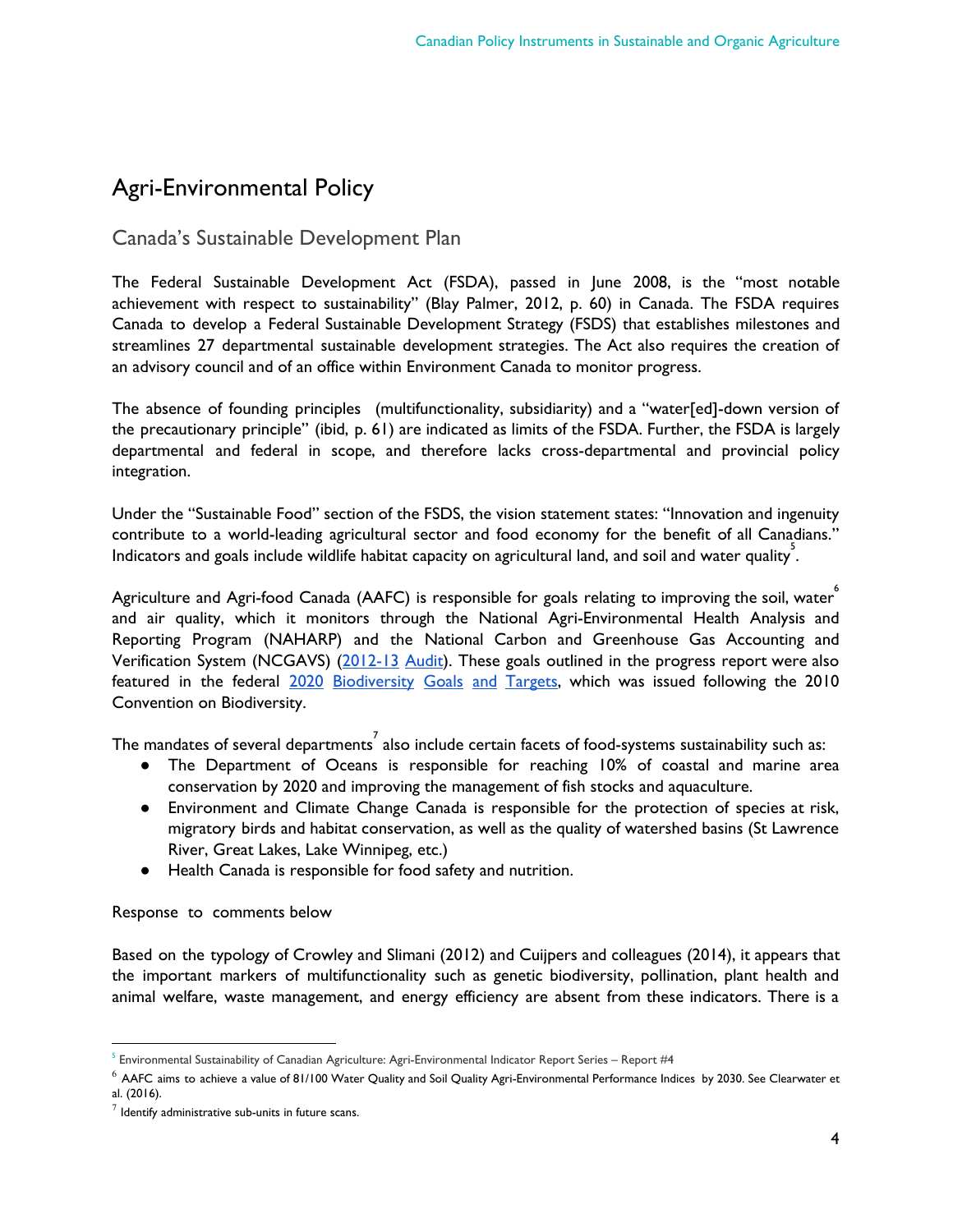$\mathsf{s}$ ingle mention of AAFC collecting  $\;$  data for 14 indicators in Beneficial Management Practices $\degree$ (Vercammen, 2011), but the database does not appear to be publically accessible. Further, there are no mentions of sustainable food consumption and nutrition goals in the FSDS other than the fact that Health Canada is currently undergoing a consultation to revise Canada's Food Guide.

The Federal Sustainable Development Strategy (FSDS) is framed as Canada's contribution towards the Global Sustainable Development Goals. Since 2008, the FSDS has operated under three-year cycles [\(see](https://www.canada.ca/en/services/environment/conservation/sustainability/federal-sustainable-development-strategy/2015-progress-report.html) 2015 [progress](https://www.canada.ca/en/services/environment/conservation/sustainability/federal-sustainable-development-strategy/2015-progress-report.html) [report](http://www.ec.gc.ca/dd-sd/default.asp?lang=en&n=A794E3A5-1)). To prepare the 2016-2019 strategy, a consultation was undertaken and a report of the first [draft](http://www.ec.gc.ca/dd-sd/default.asp?lang=en&n=A794E3A5-1) was conducted by Environment Canada, which then received recommendations from the Standing Committee on Environment and Sustainable [Development,](http://www.parl.gc.ca/HousePublications/Publication.aspx?Language=e&Mode=1&Parl=42&Ses=1&DocId=8378128) including on amendments to the FSDA.

The committee suggested the inclusion of ten principles in the FSDA, such as the precautionary principle, the right to live in a healthy environment and recognizing the Earth's ecological limits. It also recommends extending the FSDS to all parliamentary committees, as it currently has a departmental scope only. Finally, the report calls to establish an advocacy office for future generations and continuing public engagement.

The [2016-2019](http://www.fsds-sfdd.ca/downloads/3130%20-%20Federal%20Sustainable%20Development%20Strategy%202016-2019_.pdf) FSDS outlines five goals: Taking Action on Climate Change; Clean Technology, Jobs and Innovations; National Parks, Protected Areas and Ecosystems; Freshwater and Oceans; and Human Health, Well-being and Quality of Life. The strategy states, "A number of you saw waste—particularly food waste and marine plastics—as a major gap in the FSDS." Further, the advisory council "discussed the unique challenges facing Indigenous communities, such as clean energy, food sovereignty, energy-efficient housing and resilience to climate change."

#### <span id="page-5-0"></span>Current agri-environmental policy framework

Water quality<sup>9</sup>, nature conservation and biodiversity<sup>10</sup>, and plant and animal health $^{\prime\prime}$  are legislated into federal agri-environmental law and regulation. However, Canada's agri-environmental policy landscape is relatively decentralized compared to the United States and the European Union (Montpetit, 2002; MacRae, 2002).

For instance, a comparative study of policy networks between Canada and the U.S. reveals that Canada was less successful in adopting environmental regulations for agriculture because of its relatively

 $^{\text{8}}$  In 6 areas: environmental farm management, soil quality, water quality, agri-ecosystem greenhouse gas emissions, biodiversity and production intensity

<sup>9</sup> Canada Water Act

<sup>&</sup>lt;sup>10</sup> Canada Wildlife Act, Migratory Bird Convention Act, Species at Risk Act

<sup>&</sup>lt;sup>11</sup> Health of Animals Act, Meat Inspection Act, Food and Drugs Act, Plant Protection Act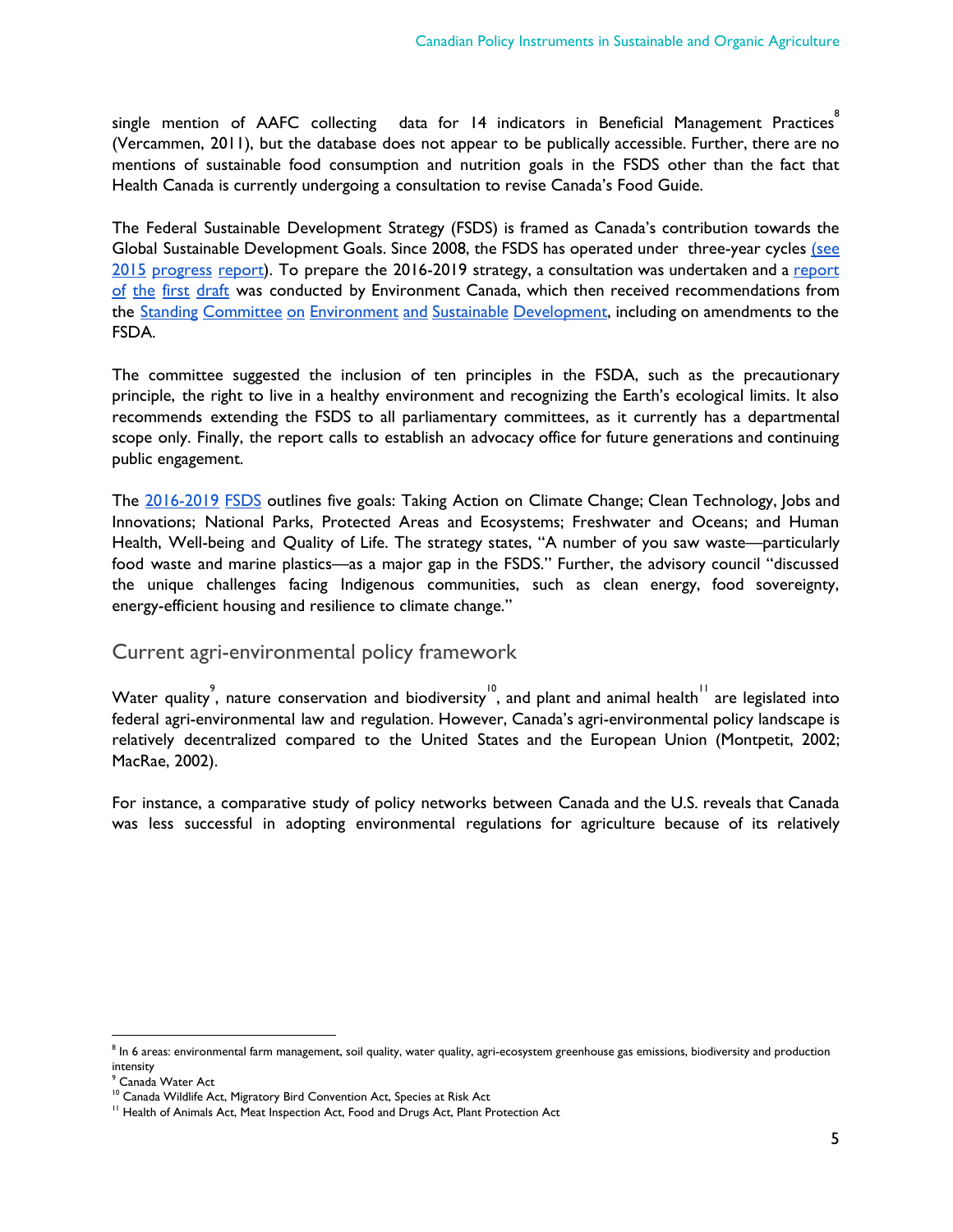| General policy area                                   | <b>Saskatchewan</b> | <b>Alberta</b> | Manitoba | Ontario | Quebec  |
|-------------------------------------------------------|---------------------|----------------|----------|---------|---------|
| General environmental issues                          | $**$                | $\star$        | $\star$  | ****    | $\star$ |
| Water resources and<br>conservation                   | ***                 | ***            | ****     | ******  | *****   |
| Wildlife and habitat protection                       | ***                 | ***            | ****     | ******  | ******* |
| Land use and planning and<br>conflict resolution      | ***                 | ***            | ****     | ******  | *****   |
| Soil quality                                          | ٠                   | $\star$        | ×        |         | ٠       |
| Crop production and protection                        | $\star\star$        | ***            | ***      | ***     | ***     |
| Crop residue, manure, and<br>waste product management | $\star\star$        | $+ +$          | ***      | ***     | ****    |
| Animal health, welfare and<br>identification          | *****               | *****          | ***      | ****    | ٠       |
| Food quality and safety                               | ***                 | ****           | ****     | *****   | $\star$ |

Table 4.4 Number of provincial legal acts addressing agriculture related issues with potentially most significant effect on farms in Saskatchewan, Alberta, Manitoba, Ontario and Quebec

Note: Each asterisk represents one provincial statute applying to some aspect of the given general policy area

decentralized agricultural policy, leaving provinces to develop measures as they saw fit (Montpetit, 2002). In reality, this leads to an uneven policy landscape, with few opportunities of knowledge transfer or reproduction of good policy practices (e.g. Quebec).

The following table, retrieved from Rajsic and colleagues' chapter on agri-environmental policy (2002, p.  $65$ ,  $^{12}$  illustrates the decentralization of agri-environmental law and regulation. The table represents the number of provincial legislations related to different components of agricultural farming practices. We notice that soil quality, which is at the heart of ecosystem functions, has the least legal emphasis.

Montpetit observes that, "agriculture has in fact been excepted from the regulations established under general environmental protection laws in many OECD countries" (2002, p.2). 'Right to Farm' legislation, which has been instituted in all of the provinces, illustrates this 'agricultural exceptionalism'. These "laws aim to protect the farming industry by making it largely immune from nuisance lawsuits brought by neighbours who are adversely affected by farming operations" (McCormally, 2007).

Agricultural exceptionalism in environmental law may also be illustrated by highlighting gaps in federal policy (Crowley and Slimani 2012). We draw from two examples, genetic engineering and pesticide use  $\frac{13}{10}$ 

:

● Genetic engineering - Since the federal government launched a comprehensive review  $(1999-2001)$  with the Expert Panel on the Future of Food [Biotechnology](http://citeseerx.ist.psu.edu/viewdoc/download;jsessionid=27665F21672B2D30F25A79DEB4EE8626?doi=10.1.1.113.2361&rep=rep1&type=pdf)  $(1999-2001)$  with the 53 recommendations made by the panel were fully implemented by government (Andree, 2006;  $CBAN$ ,  $2015$ ,  $p. 5$ ). Issues over industry-sponsored evidence and the lack of transparency in the acceptance process continue to persist. Actually, Canada has "approximately 11.6 million hectares of GE crops and is the fourth leading country with regard to GE crop adoption."

<sup>&</sup>lt;sup>12</sup> Omitted from this discussion paper is the role of agricultural extension agents. For example, Quebec agricultural programs support the  $\frac{Clubs}{}$  $\frac{Clubs}{}$  $\frac{Clubs}{}$ conseils en [agroenvironnement](http://clubsconseils.org/).

 $13$  We have not compared pesticide reduction programs between provinces, although this would possibly help identify good practices. Linked to agricultural pesticides is the issue of bee population collapse; the Standing [Committee](http://www.parl.gc.ca/Committees/en/AGRI/StudyActivity?studyActivityId=8896793) on Agriculture and Agri-Food has discussed the issue of monitoring. To be continued.

<sup>&</sup>lt;sup>14</sup> Health Canada, the Canadian Food Inspection Agency and Environment Canada tasked the Royal Society of Canada in 1999 "to provide advice on the Canadian regulatory system and the scientific capacity the federal government requires into the 21st century to ensure the safety of new food products being developed through biotechnology."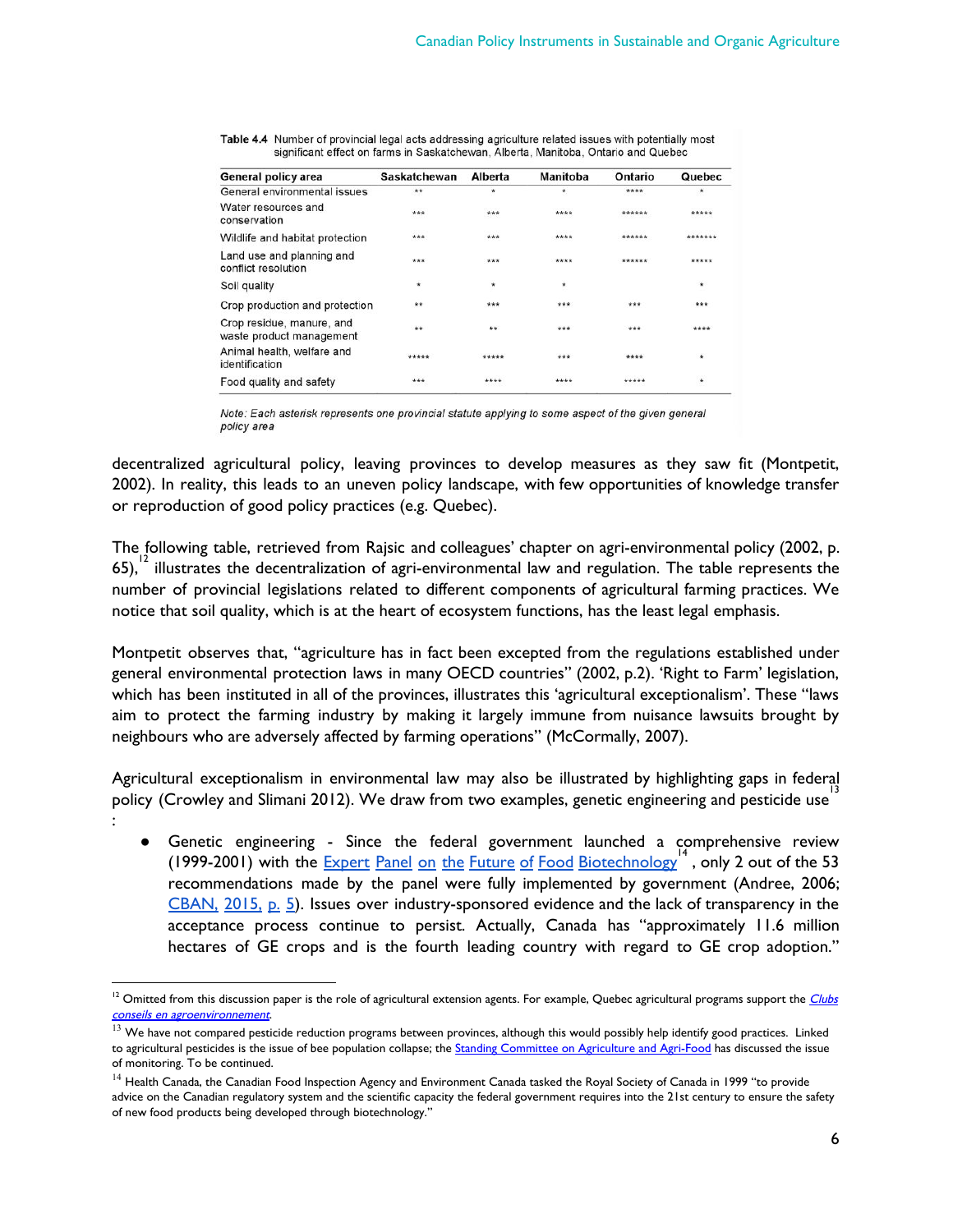(Owen et al., 2015, p. 360). One recent case that received public attention was the approval by health and environmental authorities of genetically modified salmon in 2016.

● Pesticides - In the 1990s, authority over the application of the Pesticide Control Products Act (PCPA) was transferred from AAFC's Plant Products Division to a new unit within Health Canada, the Pest Management Regulatory Agency (PMRA). Despite the new PCPA (2006) and launch of the Pesticide Risk [Reduction](http://www.agr.gc.ca/eng/?id=1288277891464) Program, "[It] has never been designed to encourage pesticide reduction, focusing instead largely on the conditions to be met for the registration – or pre-market clearance - of pesticides" (MacRae and Winfield 2016, 169). One study indicates an information gap: "Unfortunately there has been little organized effort to measure directly the adoption of IWM [Integrated Weed Management] practices in Canada" (Owen et al., 2015, p. 373).

#### <span id="page-7-0"></span>Agri-environmental programs

If we look more specifically to programs geared towards sustainable agriculture, the information compiled in the OECD Green [Growth](http://www.keepeek.com/Digital-Asset-Management/oecd/agriculture-and-food/policy-instruments-to-support-green-growth-in-agriculture_9789264203525-en#.WO5E0BLyukY) Studies (2013) is informative <sup>15</sup>. The primary policy framework for shaping the agricultural sector in Canada is Growing Forward 2 (GF2). "Emphasis is placed on improving input-use efficiency, reducing environmental impacts and increasing outputs through genetic improvements. Continued investments in R&D and technology transfer are key policy activities" (OECD, 2013, p. 90). The emphasis of GF2 is therefore largely on technology and genomic research, as well as farm insurance programs<sup>16</sup>. Even programs that include an environmental dimension<sup>17</sup> are narrowly oriented toward technology and market development. In the context of this paper, we will put more emphasis on Environmental Farm Plans.

The OECD report also indicates that AAFC programs in renewable energy are exclusively focused on harnessing market opportunities of the agri-fuel sector<sup>18</sup>. Some observers note that the biofuels are not appropriately regulated in Canada (Crowley and Slimani 2012, p. 26)<sup>19</sup>. Further, neither climate-change impacts nor mitigation are mentioned as an environmental concern in the available GF2 documents [\(NFU,](http://www.nfu.ca/sites/www.nfu.ca/files/Growing%20Forward%202%20%E2%80%93%20Accelerating%20Globalization,%20Stalling%20Food%20Sovereignty.pdf) 2013).

We have not found an independent study that reviews federal programs that includes an environmental component, but from our policy scan, agri-environmental programs appear to be marginal. To give an order of magnitude, one study found that 2011 spending for environmental programs was only 1.89% of total expenditures of Growing Forward, with income support and stabilization programs representing over half of the budget at the time (Schmidt et al., 2012, p. 8).

Comparative research finds that "Canadian government expenditures on environmental initiatives in agriculture, as a share of farm income, are more than 10 times smaller than those in the US and the EU" (Eagle et al., 2016, abstract). Canada's agri-environmental sustainability programs are contained at the farm level (Crowley and Slimani, 2012), and do not address the environmental performance of supply

 $15$  See complete OECD policy matrix for Canada agri-environmental programs: http://www.oecd.org/greengrowth/sustainable-agriculture/43676639.pdf

 $^{16}$  Business risk management (BRM) programs consisted of 59% of total FPT spending between 2000 and 2009 (CAPI, [2011\)](http://capi-icpa.ca/destinations/CAPI-Agri-Food_Destination_FULL.pdf)

<sup>&</sup>lt;sup>17</sup> Agri-Environmental Programming/Environmental Farm Planning (EFP); the *Canadian [Agricultural](http://www.agr.gc.ca/eng/programs-and-services/list-of-programs-and-services/canadian-agricultural-adaptation-program-2014-2019/?id=1396016168338) Adaptation Program [\(2014-15](http://www.agr.gc.ca/eng/about-us/offices-and-locations/office-of-audit-and-evaluation/audit-and-evaluation-reports/agriculture-and-agri-food-canada-evaluation-reports/evaluation-of-the-agricultural-greenhouse-gases-program/?id=1424977033211) Audit*); Agri-Flexibility and the Agriculture [Greenhouse](http://www.agr.gc.ca/eng/programs-and-services/list-of-programs-and-services/agricultural-greenhouse-gases-program/?id=1461247059955) Gases Program.

ecoENERGY for Biofuels Program, ecoAgriculture Biofuels Capital Initiative and Biofuels Opportunities for Producers Initiative and the NexGen Biofuels Fund

 $19$  See the *Fuels Regulations*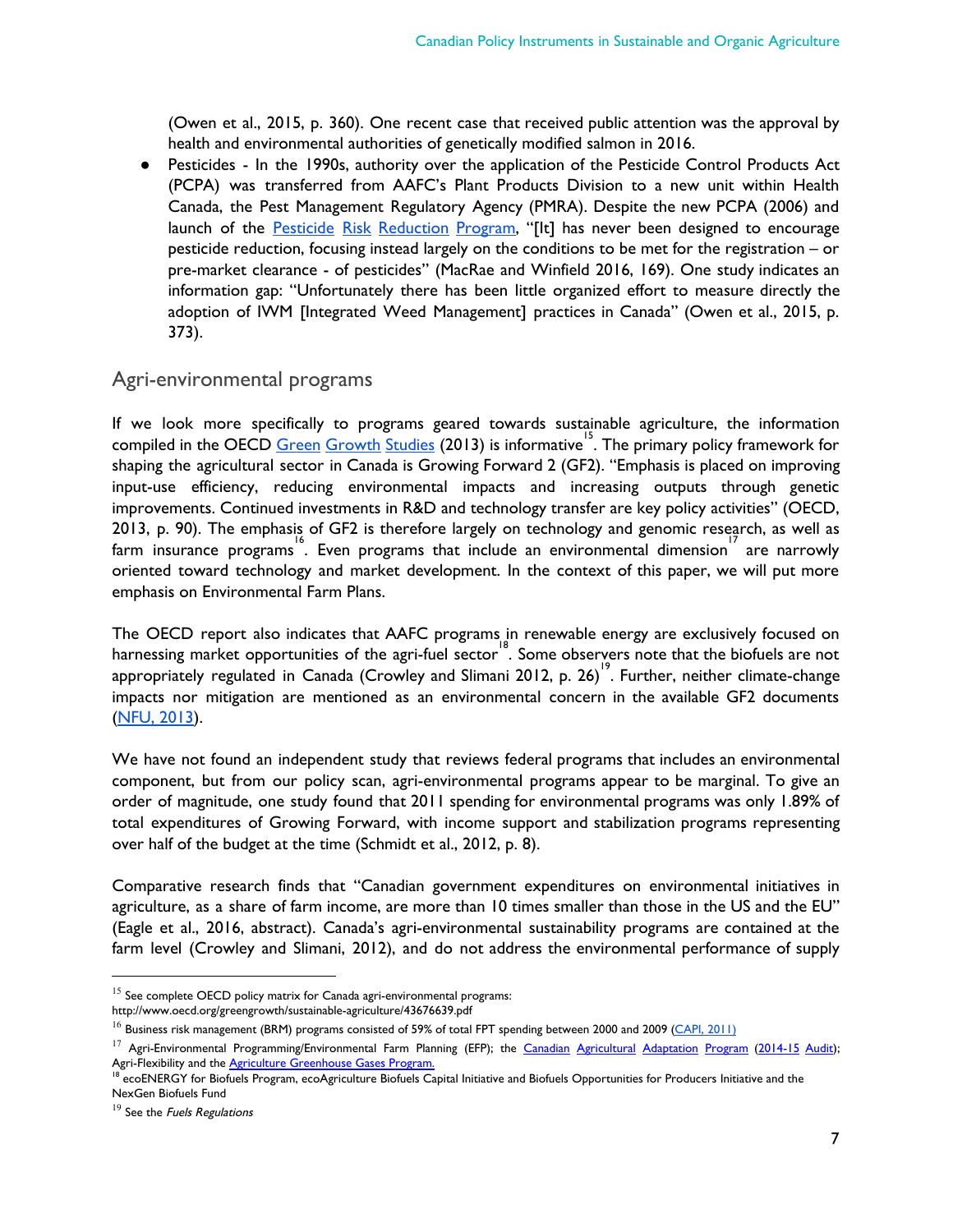chain actors<sup>2021</sup>.

One recent study (Eagle et al., 2016, p. 22), indicates "Conceptually, AgriInsurance may have a bigger environmental impact than AgriStability. This view is partially based on the Cortus et al. (2009) findings, but also the more general notion that commodity-specific programs, including crop insurance, are more distorting. Furthermore, there is evidence that crop insurance results in wetland loss, increased nitrogen applications, and additional farming of marginal acreage. Of course, the size of these effects depends on size of the subsidized premium. (...) Of the Growing Forward programs, Agrilnvest and AgriRecovery are least likely to induce production and have negative environmental spillovers."

#### <span id="page-8-0"></span>Cross-compliance

Cross-compliance with agri-environmental standards is a key policy instrument for sustainable agriculture: "Cross-compliance refers to producers satisfying minimum environmental management requirements in order to maintain eligibility for government support" (Schmidt et al., 2012, p. 2). In Canada, "There are no requirements that Canadian producers receiving support comply with environmental standards" (Eagle et al., 2015, p. 1).

In the E.U., cross-compliance has been mandatory since 2005 and applied via a Single Payment System. Cross-compliance proves to be much more difficult to apply under existing frameworks in Canada. Specifically, "the AgriStability program is margin based and its payments vary by year. Agrilnvest, an entitlement program, is a better candidate for cross-compliance. However, more generally, a cross-compliance initiative tied to Canada's BRM [Business Risk Management] programs would be distortionary because of the exemptions for supply management and the focus of insurance programs on crops rather than livestock" (Schmidt 2012, p. 32). In this context, applying cross-compliance would be moving away from BRM as a 'one size fits all' policy instrument.

To our knowledge, Quebec is the only province that has applied a cross-compliance mechanism to agriculture, which it calls the principle of *éco-conditionalité*. Implementation began in 2004 for the pork industry as a response to increased public accountability. Today, several programs by the provincial ministry of agriculture and its affiliated body, the Financière agricole du Québec, are allocated to producers with a balanced phosphorus assessment. This regulatory requirement remains minimal, and therefore is easily respected. Further, farmers with negative environmental impacts (e.g. high pesticide use, water pollution, soil erosion) are still eligible for funding. There have been repeated calls to increase the reach of its application (Mundler and Ruiz, 2015, p. 104).

Cross-compliance measures are common in Environmental Farm Plans (EFP): "In Ontario, for example, the EFP is an eligibility requirement to participate in other environmental initiatives such as the Healthy Futures initiative, while participation in the Nova Scotia EFP program is a key eligibility requirement for Nova Scotia farmers to obtain support from the Farm Investment Fund" (Atari et al., 2009, p. 1271).

<sup>&</sup>lt;sup>20</sup> The FDSD [2016-2019](http://fsds-sfdd.ca/index.html#/en/detail/all/goal:G11) includes: "As part of our commitment to work with the US and Mexico under the North American Climate, Clean Energy and Environment Partnership, we will develop and implement strategies to reduce methane emissions from agriculture and waste management – including food waste- among other key sectors.

 $21$  Although it was not included in this analysis, to read more on eco-efficiency indicators developed by AAFC to assess the environmental performance of the food and beverage industry, see Marcotte et al. (2010)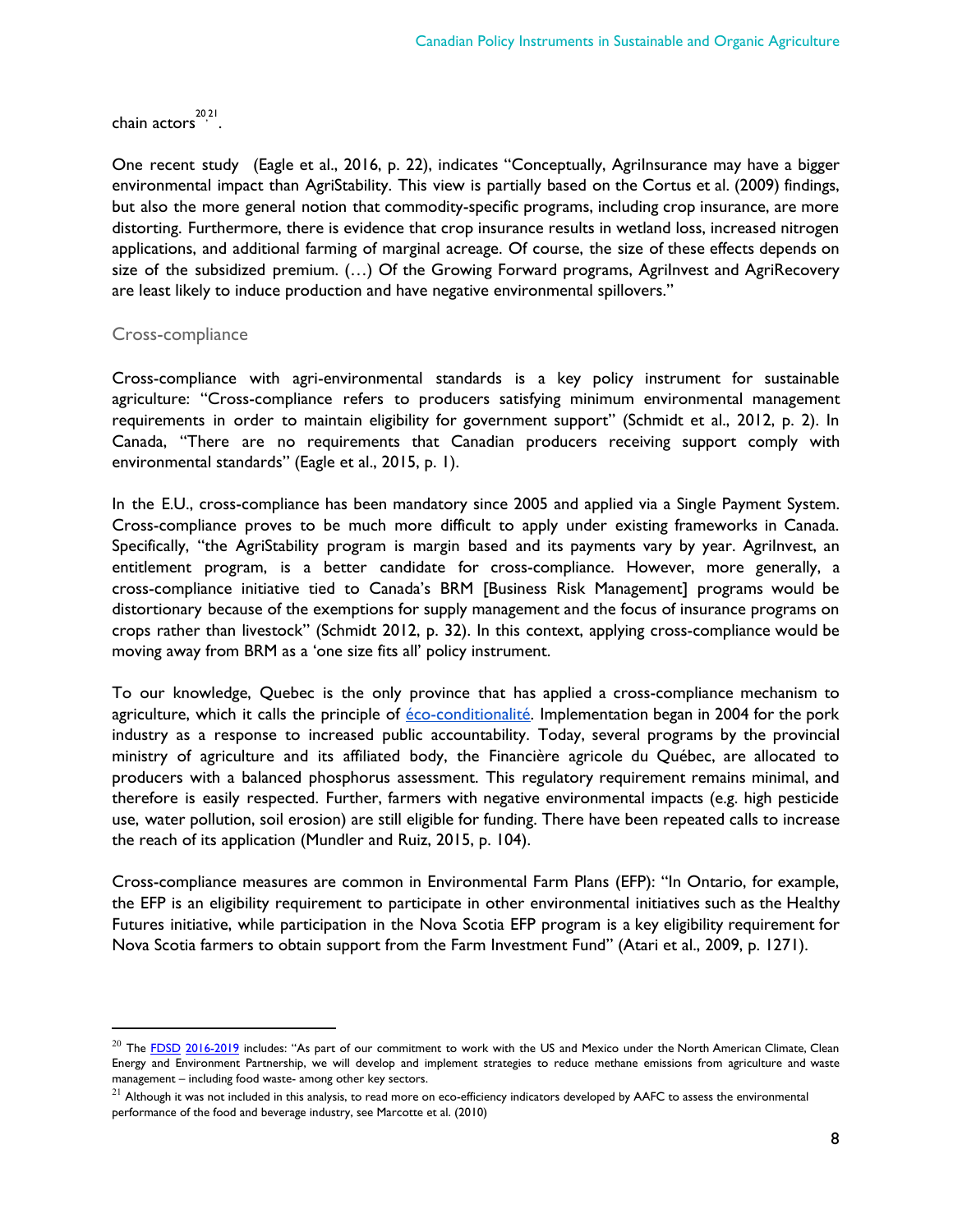<span id="page-9-0"></span>Environmental Farm Plans (EFP)

The National Environmental Farm Plan Initiative was launched federally during the first Agriculture Policy Framework (APF) (2003), and allocated \$100 million over a four-year period (Robinson, 2006, p. 216). Environmental Farm Plans (EFP) were first implemented in Ontario (1993), and spread to the Maritimes (NS and NL in 1995, NB and PE in 1996,) and Quebec (1996). The APF helped to initiate EFP in the Prairies and British Columbia in 2003-2005 (AAFC, 2009).

Over the past two decades, there has been a "shift in the locus of control of the program, from producer organizations and the local farm community, to a program dominated by first the federal government and then the provincial government." (Morrison and FitzGibbon, 2013, p. 401). The NFU policy brief on GF2 (2013-2018) indicates, "GF2 did not renew this program. Instead the environmental activities under GF2 are to deal with specific situations identified as priorities by the federal [government]." The centralization and "co-option of bottom up processes and programs by top down government interventions can lead to loss of integrity and legitimacy of the programs" (Morrison and FitzGibbon 2013, 379).

AAFC defines EFP programs as "a process through which farmers enhance their environmental management. In developing an EFP, farmers gain awareness of environmental issues related to their farming operation, assess the agri-environmental risks and benefits on their farm, and create an Action Plan to address risk(s). The Action Plan lists the BMPs required to eliminate or mitigate the risks identified in an EFP" (AAFC, 2006, p. 1). Others describe it as "a voluntary education and training (stewardship) program that supports farm families' design and implementation of an action plan prioritizing safe practices and the protection of agroecosystems" (Morrison and FitzGibbon 2013, p. 379). Following a self-assessment and peer-review process, farmers develop an action plan and apply to the BMP program to receive federal funding to deliver the action plan. EFPs are largely voluntary, except in certain livestock-intensive regions (Vercammen, 2011).

Provincial agricultural departments are currently responsible for the management of Environmental Farm Plans. In some provinces, farmers' organizations oversee the program, as in the case of BC (BC Agricultural Council), Ontario (Ontario Soil and Crop Association) and Nova Scotia (NS Federation of Agriculture). There are slight variations on how programs are delivered. In Nova Scotia, for instance, "the programme coordinator and an agricultural engineer visit each participating farm and assist in the production of an action plan" (Robinson, 2006, p. 216). In Quebec, the Ministry of Agriculture, Fisheries and Food externalized agricultural extension services to agricultural advisory clubs in the 1990s, which task agronomists with advising individual farmers around agri-environmental management and organic-sector production practices.

Program evaluation and academic literature generally focus on the participation of farmers and the adoption of best-management practices in EFP as measures of effectiveness. As of March 2008, 76,900 producers and ranchers had participated in the National EFP Initiative with 56,700 reviewed EFPs .<br>completed [\(OECD,](http://www.oecd.org/greengrowth/sustainable-agriculture/43676639.pdf) 2013)<sup>22</sup>. One study in Nova Scotia ranks the main reasons farmers participated as: "Helping to publicize positive farm stewardship practices was reported as the most important reason for participating in the EFP scheme, followed by its use to help improve relationships with non-farming

 $22$  AAFC has developed 14 BMP indicators based on 6 categories: environmental farm management, soil quality, water quality, agri-ecosystem greenhouse gas emissions, biodiversity, and production intensity (Vercammen, 2011).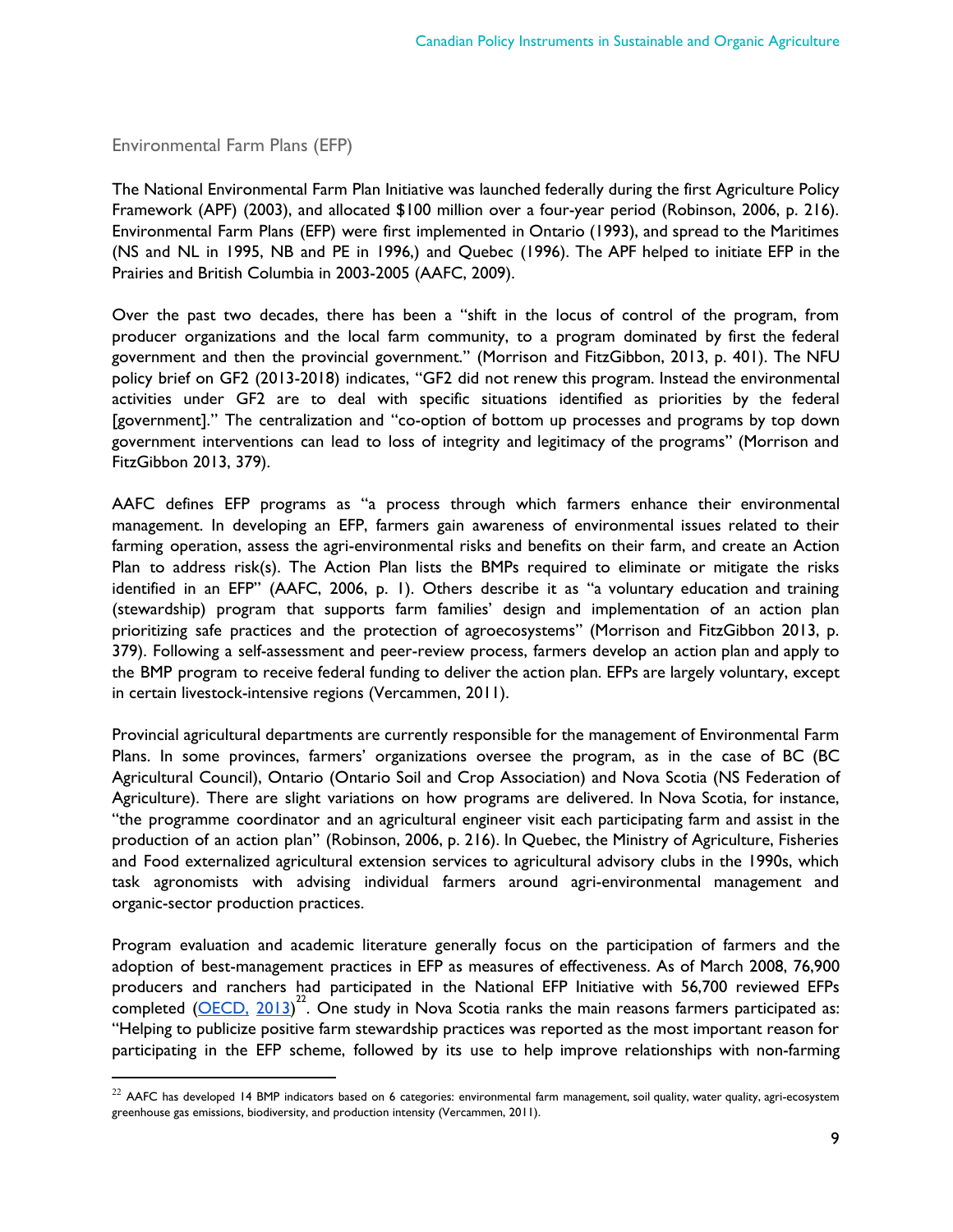neighbours, and to comply with government environmental regulations. In contrast, and somewhat a surprising finding, minimizing potential farm environmental risk, program administrators' raison d'être for promoting the NS EFP, was ranked the lowest" (Atari et al., 2009, abstract).

There are few overviews of the EFP's broader acceptability and effectiveness in transitioning toward sustainable production systems. For example, one author points out that, in contrast with EU agri-environmental schemes, EFPs are in keeping with intensive agriculture, but with the aim of limiting negative environmental impacts. The study further indicates: "Despite the differences of approach and scope between the EFP and EU agri-environment schemes, in both cases there is highly variable spatial implementation, limited and time-constrained financial support and relatively narrowly defined environmental benefits" (Robinson, 2006, p. 215).

EFPs are managed provincially under the APF cost-sharing agreement and farmer compliance is a condition to access the federal Beneficial Management Practices program. The National Environmental Farm Plan Summit reveals the interest of mainstream farming organizations in moving EFP back to the federal level. Survey responses highlight that "participants saw value in EFPs (…) felt that the National EFP harmonization was worthwhile (...) [and that] EFP could cover other sustainability measures." [\(2017,](http://files.constantcontact.com/0b875b89001/572cf685-6070-456c-b579-e3dc4a1ad02b.pdf?ver=1481662677000) p. 2) In this context, it is likely to be developed in the context of Growing Forward 3 (2018).

### <span id="page-10-0"></span>Farmland preservation, conservation and ecosystem services

### <span id="page-10-1"></span>Farmland preservation<sup>23</sup>

Agricultural land-use planning and farmland preservation currently operates under both municipal and provincial jurisdiction. Data on land-use change was monitored at the federal level by the Lands Directorate of Environment Canada which monitored land-use change through the Canada Land Use Monitoring Program (CLUMP) in the 1970s and 1980s, but barely exists today (I2). Conference proceedings of the 2016 National Forum on Farmland Protection in Canada note that there are no federal targets nor fixed limits on farmland loss, and a substantial lack of data on how much prime farmland is left, who owns it and whether policies are having the desired impact (Connell 2016, p. 7).

The National Forum on Farmland Protection proceedings also provide an overview of the strengths and weaknesses of current practices. Given the roles of both municipalities and provinces, there is a lot of regional variation, and diverse interests to engage with to effectively preserve and manage farm land. Agricultural land-use planning is a policy arena that combines both territorial and sectoral provincial policies, rendering integration across jurisdictions a challenge. There is, however, potential for overlap and innovation between natural-heritage protection, topsoil protection, taxation, infrastructure investment, agricultural economic development, and local food systems (Connell 2016, p. 5).

The state of land-use planning in Canada shows that "provincial mechanisms regulating land use vary in strengths and tools" (I2). A comprehensive scan of agricultural land-use planning in Canada, the [Agricultural](http://blogs.unbc.ca/agplanning/) Land Use Planning Project, assesses provinces on several criteria, based on whether they manage to minimize uncertainty, maximize stability and accommodate flexibility of agricultural land use, and integrate land-use planning across different jurisdictions. A summary of results is outlined below.

<sup>23</sup> See Map 1 in annex: "Farmland preservation"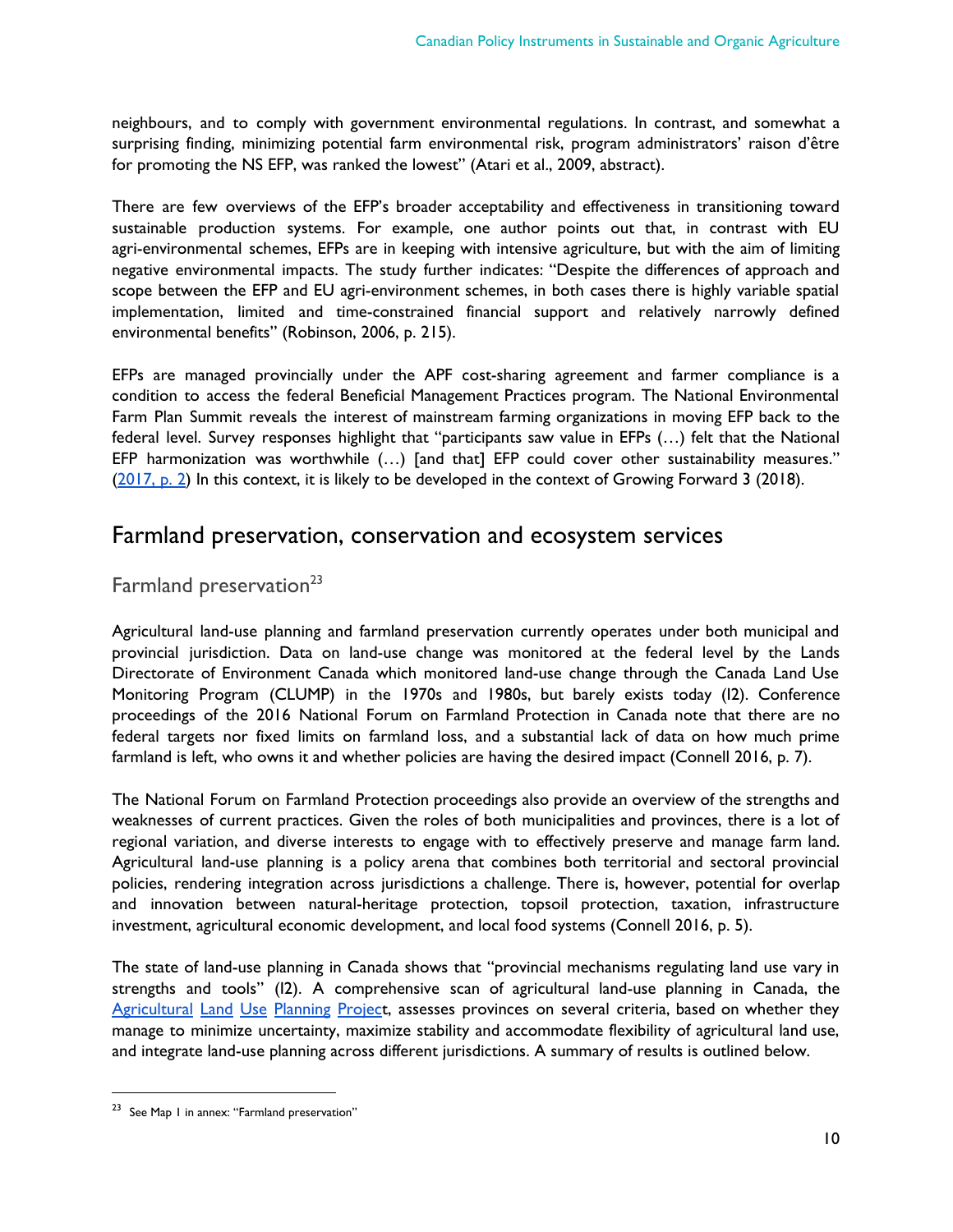(Connell et al., 2016)

|                         | <b>Maximise</b><br>stability | Integrate<br>across<br>jurisdictions | <b>Minimise</b><br>uncertainty | Accommodate<br>flexibility |
|-------------------------|------------------------------|--------------------------------------|--------------------------------|----------------------------|
| Québec                  | *****                        | *****                                | ****                           | $***$                      |
| <b>British Columbia</b> | *****                        | ****                                 | ***                            | ****                       |
| Ontario                 | ****                         | ****                                 | ****                           | ***                        |
| Manitoba                | ****                         | ***                                  | $**$                           | **                         |
| Saskatchewan            | **                           | ****                                 | ***                            | $***$                      |
| Newfoundland Labrador   | **                           | ***                                  | **                             | ***                        |
| Nova Scotia             | ***                          | **                                   | $***$                          | **                         |
| Alberta                 | **                           | **                                   | $\ast$                         | *                          |
| New Brunswick           | $\ast$                       | **                                   | $\ast$                         | **                         |
| Prince Edward Island    | ż                            | *                                    |                                |                            |

Table 1. Summary of assessments of provincial legislative frameworks in Canada

At the time the analysis was completed, New Brunswick and Prince Edward Island were developing new policies to support agricultural land use planning. These new developments are not reflected in the assessments. Legend:  $* = \text{Very weak};$  \*\*\*\*\* =  $\text{Very strong}$ 

The strongest legislative frameworks were developed by Quebec, British Columbia and Ontario in the 1970s, but even today some of them are now being eroded (e.g.  $\underline{\text{Bill 24}}$  in  $\underline{\text{BC}}$ ). By contrast, Alberta, New Brunswick and Prince Edward Island have some of the weakest legislative frameworks for farmland preservation<sup>24</sup>. Not-for-profit, farmland-trust organizations often play a complementary role, but do have the resources at their disposal to scale up their work. In Quebec, however, the government announced that it would launch a province-wide land trust after a number of non-profit-led pilot projects.

The [policy](http://blogs.unbc.ca/agplanning/files/2013/09/Policy-Brief-Farmland-Protection-in-Canada-Aug-20163.pdf) brief by Connell and colleagues (2016) relays that the federal government, and Agriculture and Agri-Food Canada in particular, should take active steps to protect farmland via various government processes (Privy Council, Cabinet and other legislative and regulatory mechanisms), and propose to make this issue "a foundation of a national food policy" .

#### <span id="page-11-0"></span>Ecosystem goods and services (EG&S)

Aside from the regulatory approach articulated earlier (i.e. cross-compliance), the remuneration of ecosystem good and services (EG&S) is another policy instrument, which uses a market-based (Mundler and Ruiz, 2015; Eagle et al., 2015; Schmidt et al., 2012). This instrument is based on the natural capital approach, which "attempts to attach a synthetic price to EG&S, and recommends using this as a base for remunerating farmers" (Schmidt et al., 2012, p. 2). Payments for ecosystem services may apply for watershed services, biodiversity services, carbon sequestration and landscape beauty (Mayrand & Paquin, 2004).

Attaching a cost to EG&S inevitably "results in a trade-off between measurable outcomes and

 $24$  PEI and NB were developing new policies for agriculture land use.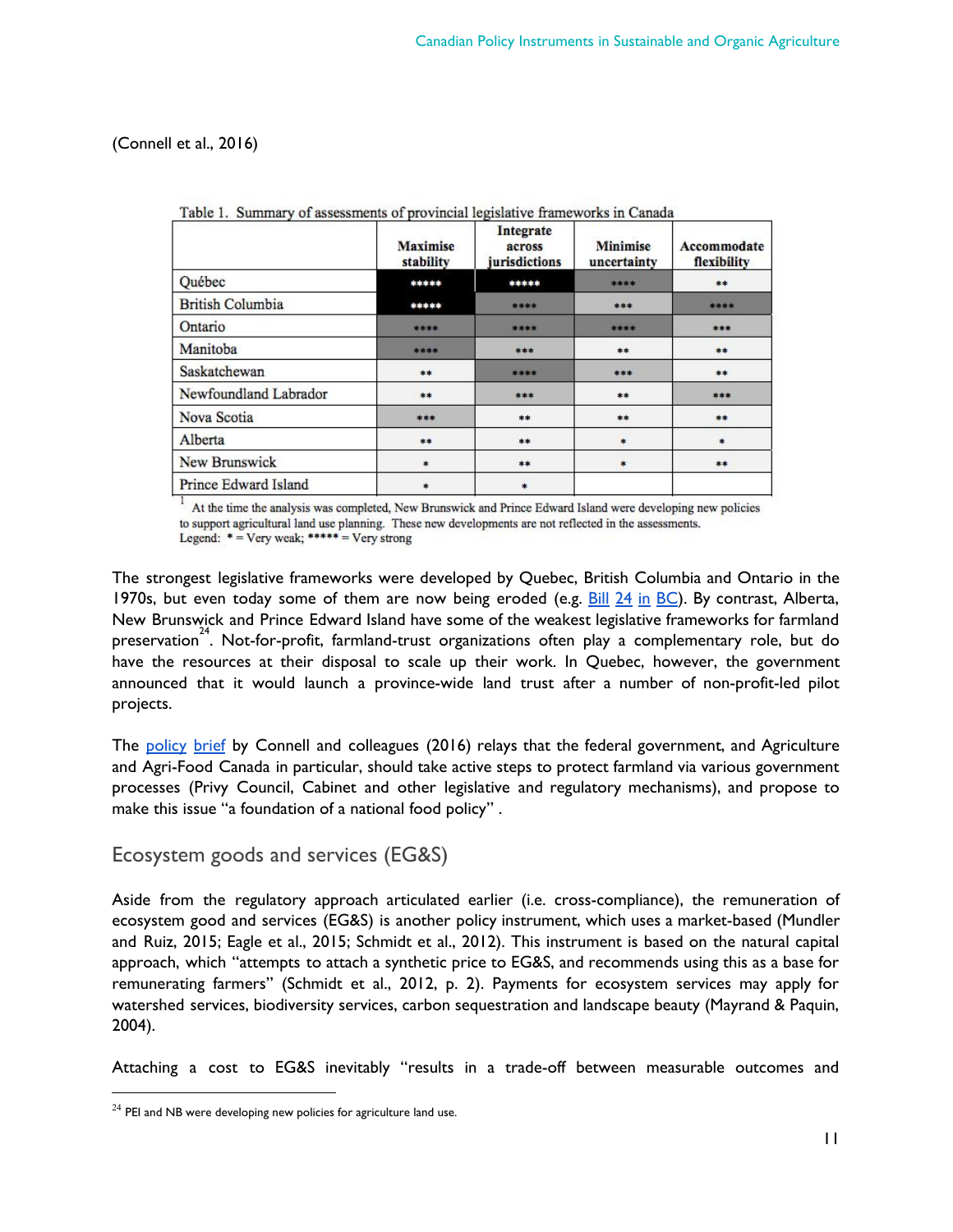simplification" (Schmidt et al. 2012, p. 31), but holds the possibility of incentivizing private landowners to provide positive externalities beyond the regulatory minimum requirements. Evidence is scarce, given the challenge "to measure the actual levels of desired EG&S outputs before and after initiation of programs" (Schmidt et al. 2012, p. 31). Despite a number of actors involved in data collection, "a lack of coordination and comprehensive models reduces the value of their efforts" (Schmidt et al., 2012, p. 33).

Based on Schmidt (2012), there are currently two federal initiatives $^{25}$  that can potentially remunerate farmers for providing environmental goods and services:

- The **[Ecological](http://www.ec.gc.ca/pde-egp/) Gifts Program** provides tax credits or deductions when landlords donate ecologically sensitive land to registered charities with a mission to protect environmental heritage.
- The Habitat [Stewardship](https://www.ec.gc.ca/hsp-pih/) Programs for Species at Risk provides program payments (\$12.2M/year) to projects that protect wildlife. It has involved a number of government actors (ECCC, DFO, Parks Canada, Interdepartmental Recovery Fund, and the Aboriginal Fund for Species at Risk).

Schmidt and colleagues refer to the policy brief [authored](http://irpp.org/research-studies/olewiler-2008-09-29/) by Olewiler (2008) from the Institute for Research on Public Policy, which provides a number of recommendations:

- 1. Investing in data collection to catalogue Canada's stock of natural capital (Canada's Conservation  $Plan<sup>26</sup>$ ),
- 2. Levy a tax on carbon and air pollutants to fund conservation initiatives (Canada's Conservation Fund),
- 3. Require municipalities to implement incentive-based policies to secure natural capital through either tradable development rights or development-impact fees. The first two options would be led federally, and the third one implemented by provincial governments.

Alternatively, and working within current frameworks, informants mentioned:

- 1. The cap-and-trade system being implemented in Ontario, Quebec, Manitoba and California (i.e. Western Climate Initiative<sup>28</sup>) might be an opportunity to design protocols around carbon sequestration for agriculture, forests and riparian reserves,
- 2. The Green [Infrastructure](http://www.fcm.ca/Documents/presentations/2016/SCC/Update_on_the_News_Building_Canada_Fund_and_the_new_Green_Infrastructure_Fund_Marc_LeBlanc_EN.pdf) Fund (\$19.7 billion over 10 years) which could help evaluating costs, risks and benefits of built infrastructure (e.g.. a dam to control flooding) compared to natural-capital approaches (e.g.. rehabilitating habitats to retain water and improve its quality, while empowering rural communities).

#### <span id="page-12-0"></span>Alternative Land-Use Services

Alternative land-use services (ALUS) is a local-level program that compensates farmers for generating ecosystem goods and services by applying a 'fee-for-service' approach at fair market value (Blay-Palmer, 2012). The program adopts a landscape-level, community-led and farmer-delivered approach to provide a habitat for birds and pollinators, restore wetlands and forests, protect soils from nutrient runoff and increase carbon sequestration. "An important feature of the ALUS program is that it provides incentives to farmers instead of regulating them" (Blay-Palmer, 2012, p. 45).

 $^{25}$  Growing Forward funding has also been funnelled to several provincial initiatives: the Agricultural Stewardship Program (PEI) and the Water Management Program (Schmidt et al., 2012).

 $26$  A National [Conservation](http://www.ec.gc.ca/ee-ea/default.asp?lang=en&n=CFBA8C3D-1) Plan was announced in 2014 by the previous government; it is unclear if it was continued or not.

<sup>&</sup>lt;sup>27</sup> There are critiques of cap-and-trade.

<sup>&</sup>lt;sup>28</sup> It is unclear if British Columbia is still involved.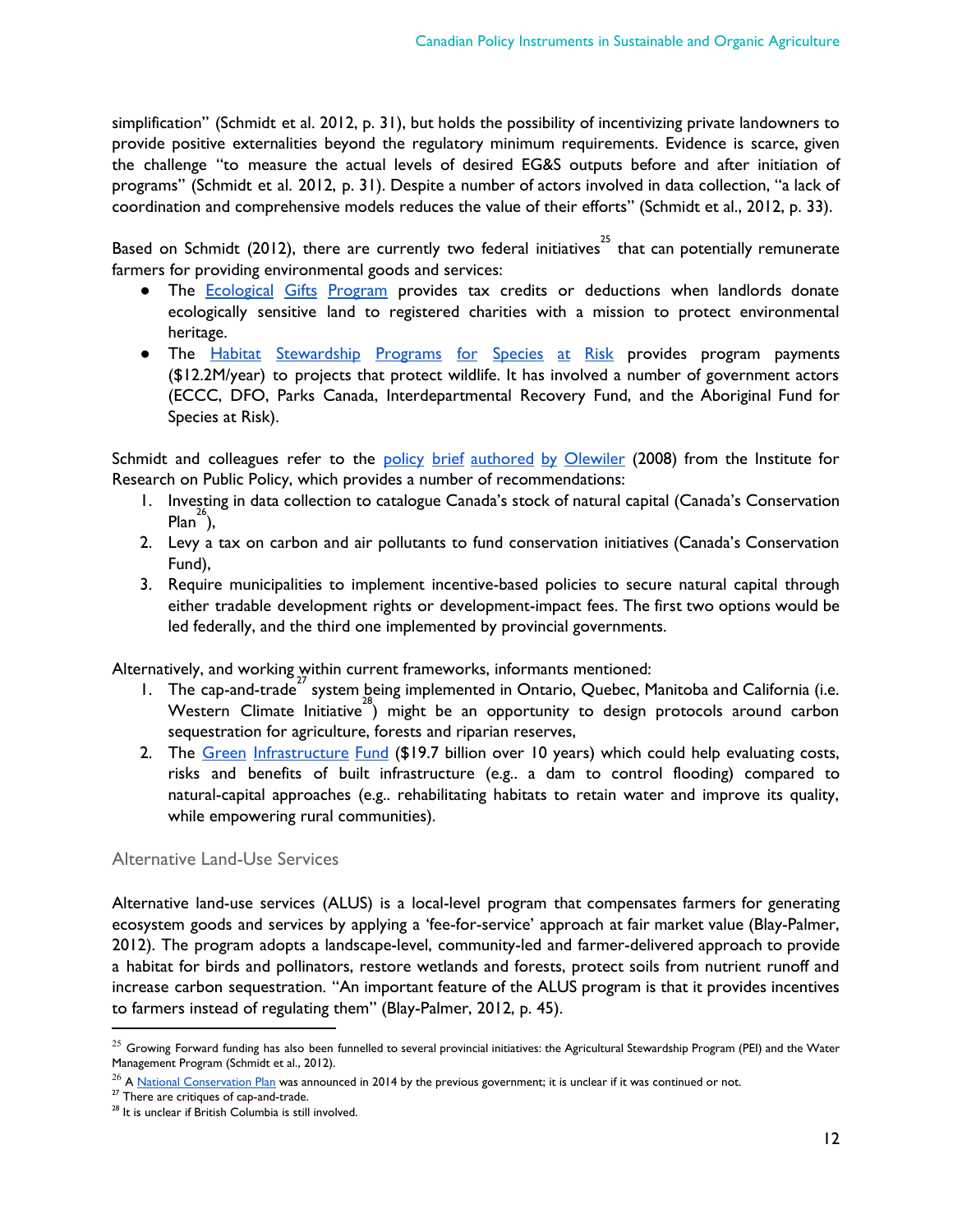The first ALUS program was implemented in the town of Blanshard, Manitoba (2005), supported with funding from the municipality and the province and in partnership with the Keystone Agricultural Producers and the Delta Waterfowl Foundation. Since then, it has spread to Norfolk County (ON, 2007), Vermilion River County (AB, 2010), and continued to expand (MB, AB, SK, ON, QC), often through funds provided by municipalities and conservation districts. The financial realities of ALUS remain a barrier, and ALUS [Canada](http://alus.ca/home/about-us/history/) became an independent, nationally registered non-profit organization through the support of the Weston Family Foundation. While ALUS "should not be viewed in isolation" (Schmidt et al., 2012, p. 32), there is potential to connect with other programs.

Prince Edward Island was the first to adopt a province-wide ALUS program $^{^{29}}$  to address the significant environmental issues caused by agriculturally intensive production systems. Manitoba has recently announced its commitment to 'scale up' its pilot projects provincially, but this time to mitigate flood and water quality issues. Other provinces have developed programs such as the Species at Risk [Stewardship](https://www.ontario.ca/page/grants-protecting-species-risk) [Fund](https://www.ontario.ca/page/grants-protecting-species-risk) (Ministry of Natural Resources and Forestry of Ontario), and the Recreational Access Management Program (Alberta Sustainable Resource Development).

ALUS programs largely remain ad hoc despite spreading through the leadership of farmer associations, municipalities, conservations districts and provinces. The next Growing Forward FPT cost-sharing agreement could bring ALUS to a national level: "A cost-benefit analysis of the potential for a national ALUS program estimates a set-aside of thirty-seven million acres at a cost of approximately \$740 million, with associated benefits of \$820 million. However, in the context of overall agricultural payments, the program cost estimate is relatively small (....) A national ALUS program would equate to 16.4 percent of 2006 farm program payments. And presumably it would replace some existing programs, such as Green Cover, and some of Environmental Farm Plan cost-share programs, so it would net out even lower." (Blay Palmer, 2012, p. 44).

## <span id="page-13-1"></span>The development of the organic sector $^{\rm 30}$

Despite the many public benefits associated with the organic farming and food sector, such as addressing pollution problems, reducing greenhouse gas emissions and improving biodiversity (MacRae et al., 2002), it is largely contained as a sub-sector in agriculture and agri-food with no policy linkages with agri-environmental and conservation programs or policy frameworks. And although the organic market is on the rise in Canada, the sector is largely immature compared to the US and the EU (MacRae et al., 2002).

#### <span id="page-13-0"></span>Federal involvement

In 2002, AAFC commissioned a strategic plan for the organic food and farming sector ( $MacRae$  et al., [2002\)](http://www.organicagcentre.ca/DOCs/reportfinal.pdf). Many of the challenges this sector faces have persisted in the areas of market development, production and processing, organizational capacity, and public perception. Some notable challenges include: insufficient government support (notably for transitioning to organic farming practices and for young farmers), shortages in organic feed, contamination by genetically engineered (GE) crops, insufficient domestic supply to meet demand, and regulatory and institutional obstacles (e.g. food safety,

 $29$  The ALUS program is co-managed by the Department of Agriculture and Forestry and the Department of Communities, Land and Environment

<sup>&</sup>lt;sup>30</sup> See Map "Supporting organic agriculture"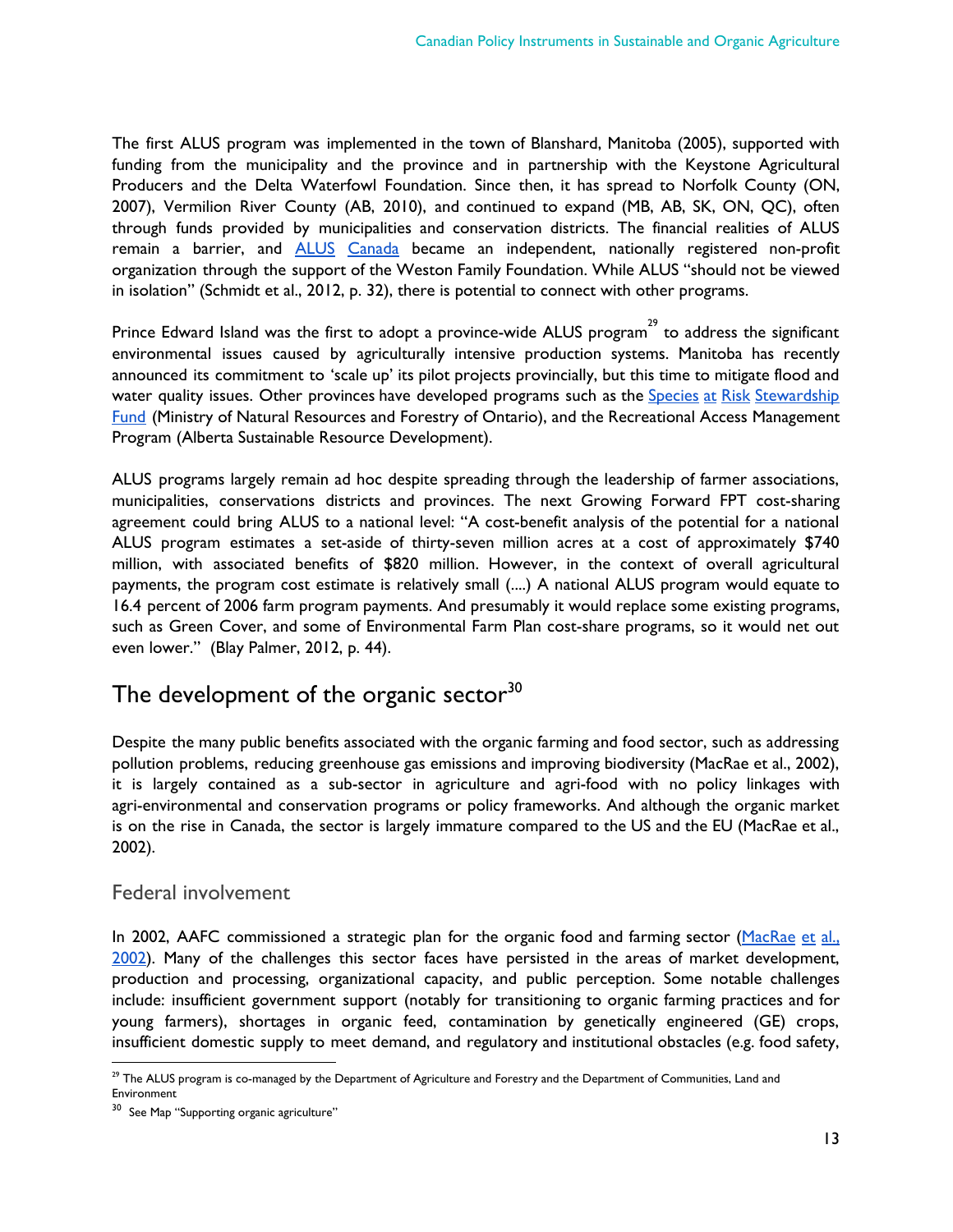marketing boards).

Development of organic standards began in 1999 by the Canadian Organic Advisory Board $^{\text{31}}$ , and became mandatory in 2009,<sup>32</sup> resulting in the Canadian Organic Regime which regulates interprovincial trade and import/exports. In addition, several provinces have made it mandatory to respect federal standards within their respective domestic markets (BC, MB, NB and NS). Quebec initially developed its own standards, and then folded in federal regulations (OCO, 2016). The rest of the provinces do not have voluntary standards for marketing within their borders, though Alberta is currently studying the implementation of such an approach (OCO, 2016).

Since federal standards have become mandatory, AAFC has funded the creation of the [Organic](http://www.agr.gc.ca/eng/industry-markets-and-trade/value-chain-roundtables/organics/?id=1385666883750) Value Chain [Roundtable](http://www.agr.gc.ca/eng/industry-markets-and-trade/value-chain-roundtables/organics/?id=1385666883750) (OVCRT) and the development of its [2013-2018](http://www5.agr.gc.ca/resources/prod/Internet-Internet/MISB-DGSIM/VCR-TCV/PDF/6502-eng.pdf) strategic plan. The OVCRT is one of thirteen national sectoral roundtables (others include beef, grains, pulses, etc.), and acts as a government-industry forum working towards a "competitive, innovative and profitable Canadian organic sector" (2013, p. 4). In the context of its strategic plan, the OVCRT launched four working groups (WG) which are coordinated by a steering committee:

- Regulatory WG: to address regulatory gaps and technical barriers among provinces and between Canada and its trade partners, to collect data, and address 'natural' product claims and GE contamination.
- Market development WG: to implement a national organic-branding strategy.
- Research and innovation WG: the OVCRT has coordinated with the [Organic](http://www.dal.ca/faculty/agriculture/oacc/en-home/organic-science-cluster/OSCII.html) Science Cluster II 33, administered by Dalhousie University's Faculty of Agriculture. OSCII has conducted research on field and horticultural crops, livestock, pests and processing in 36 research institutions/facilities. Observers have noted, however, that in 2015, these investments only amounted to 0.25% of the annual R&D budget in agricultural research (Rabinowicz and Ross,  $2017$ ).<sup>34</sup>
- Increasing Canadian Capacity WG: to identify processing bottlenecks, increase the number of certified operators, increase self-sufficiency in organic seed production and assess capacity to access existing or emerging markets.

In 2016, the OVCRT shifted to a task-force model when co-chairs "presented an alternative governance model that would eliminate Working Groups and establish multiple time-bound, targeted Task Forces intended to address OVCRT priority areas, increase outputs, better utilize resources and attract new expertise."<sup>35</sup> Four Task Forces were launched in March 2016 (focused on investment, data, supply capacity and research needs,) and two more were added in March 2017 (focusing on carbon sequestration and pricing, and public trust).

From a policy perspective, the available OVCRT meeting notes (2016)highlight a number of punctual policy issues being addressed:

<sup>&</sup>lt;sup>31</sup> Canadian General Standards Board from Public Works and Government Services Canada

 $32$  The Organic Aquaculture Standards was published by the Canadian General Standards Board (CGSB) on May 10, 2012

 $33$  OSC II has received the support of up to \$8 million from Agriculture and Agri-Food Canada (AAFC) under its Growing Forward 2 AgriInnovation Program

<sup>&</sup>lt;sup>34</sup> "Agriculture and Agri-Food Canada's 2016 overview reports that \$649.5-million was invested in agricultural research and development in 2015. Only \$1.6-million of it went to organic agriculture in that same year."

<sup>&</sup>lt;sup>35</sup> Organic Value Chain [Roundtable](http://www.agr.gc.ca/eng/industry-markets-and-trade/value-chain-roundtables/organics/organic-value-chain-roundtable-meeting-summary-march-7-8-2016/?id=1469795024541) Meeting Summary: March 7 – 8, 2016. 14th meeting – Ottawa, Ontario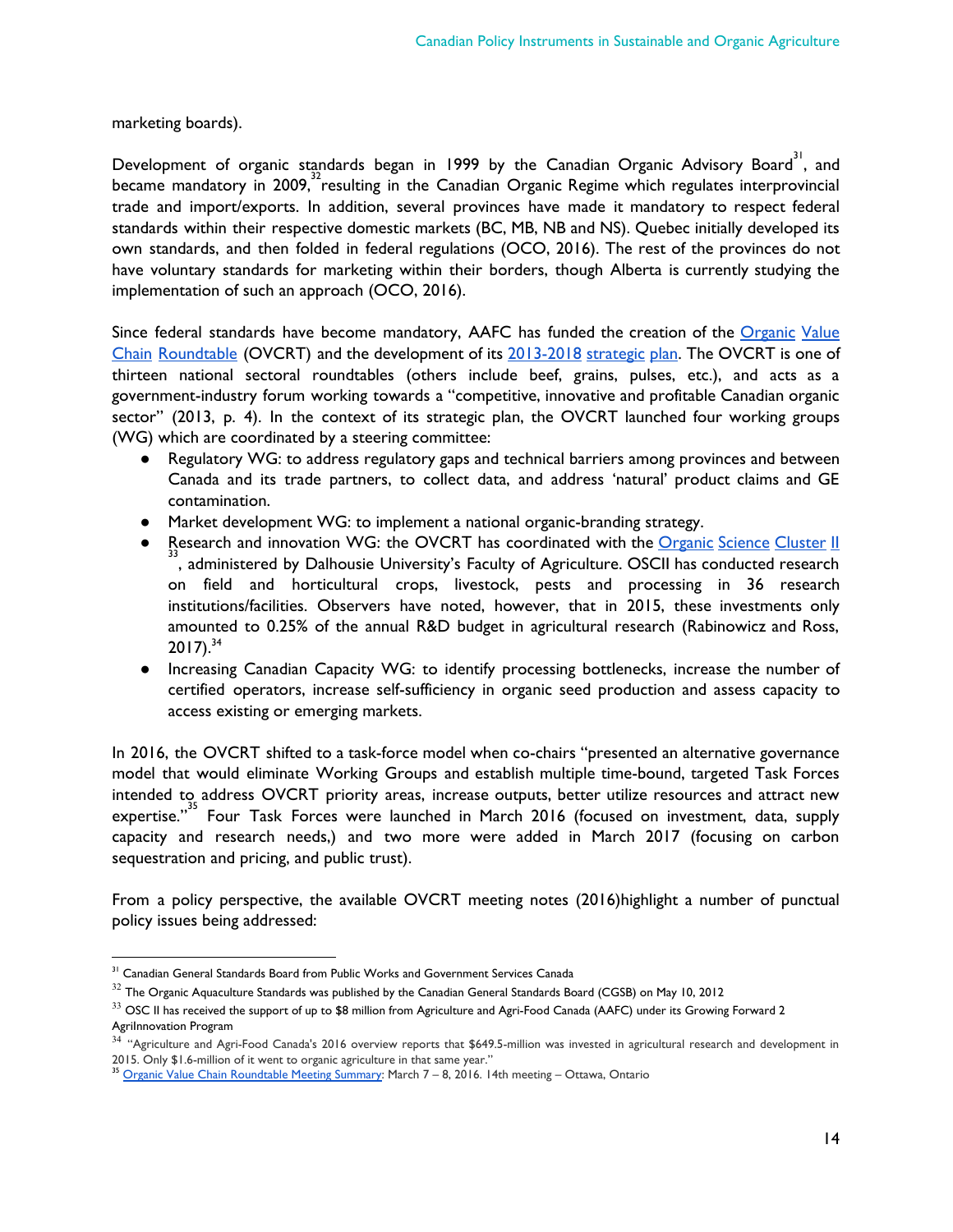- The OVCRT recommended that crop-insurance programs in the next agricultural policy framework recognize margin differences between organic and conventional products and that the financial difficulties associated with the regulated, mandatory three-year period when transitioning from conventional to organic farming be addressed.
- The OVCRT has tried in the past to get an exemption by the Pest Management Regulatory Agency (Health Canada) for food products (i.e. garlic, mustard, corn nuts) that manage diseases/insects/weeds.
- The OVCRT has participated in updating the Equivalency Arrangements for organic agri-food products with international trade partners (e.g. E.U.).
- Industry members from the OVCRT want the Canadian Food Inspection Agency (CFIA) to provide data from Certification Bodies, establish equality in organic-fee collection, and expand the scope of the organic standard beyond food to include other products such as cosmetics, pet food, fertilizer, and textiles.

#### <span id="page-15-0"></span>Provincial and inter-provincial initiatives

What measures are in place to encourage the transition towards organic farming practices?

In the west, the **Prairie Organic Grain [Initiative](http://organicfoodcouncil.org/index.php/grow-organic/prairie-organic-grain-initiative-pogi)** (POGI) has matched funding between the federal Western Diversification Program (\$2.2 million) and industry partners (\$1 million). POGI aims to increase the acreage of organic production in the four provinces participating in the project.

The Maritime provinces have also been active. New Brunswick $^{\text{36}}$  and Nova Scotia have offered transition support to new entrants, through their **[Agriculture](http://www2.gnb.ca/content/dam/gnb/Departments/10/pdf/Services/Agriculture/ChoiceGuidelines.pdf) by Choice and [HomeGrown](http://novascotia.ca/programs/homegrown-success/HGS-Pgm-Guidelines-2016-17-v2.pdf) Success** programs, respectively. In the absence of provincial regulations, the Organic Industry [Development](https://www.princeedwardisland.ca/en/information/agriculture-and-fisheries/organic-industry-development-program) Program in Prince Edward Island stands out for having four complementary programs aimed at driving competitiveness, converting land to organic production and implementing strategic initiatives.

Quebec's experience is perhaps the most similar to continental Europe, where there is more support for organic agriculture. The Stratégie de [croissance](https://www.mapaq.gouv.qc.ca/fr/Publications/mapaq_plan_strategique.pdf) du secteur biologique invests \$9 million into a series of measures. These include: a program to support conversion to organic agriculture, covering the costs of agricultural-extension experts, helping the Filière biologique in its promotion efforts, and funding research. This strategy plans to stream funds to existing efforts, such as the [programme](http://www.mapaq.gouv.qc.ca/fr/Productions/md/programmesliste/agroenvironnement/Pages/primevert.aspx) Prime Vert and agricultural land-use plans. While this organic-sector strategy is novel, it represents less than 1% of the financial resources invested in agriculture and agri-food.

The organic agriculture and food sector is fairly decentralized, and some would say fragmented - with over 40 certification bodies and four national organizations (MaRae et al., 2002). Several respondents indicated the OVCRT as an opportunity for policy change (I15, I17). The OVCRT provides insights into some of the policy gaps and challenges that could be addressed by a joined-up approach. Some of these were echoed in our interviews: not having access to data collected by CFIA's Canadian Organic Office, being in competitive disadvantage relative to USDA's programs, and misalignment of crop insurance schemes.

 $36$  The Capturing Organic Development Opportunities was made possible under GF2, but expired in the 2013/2014 fiscal year.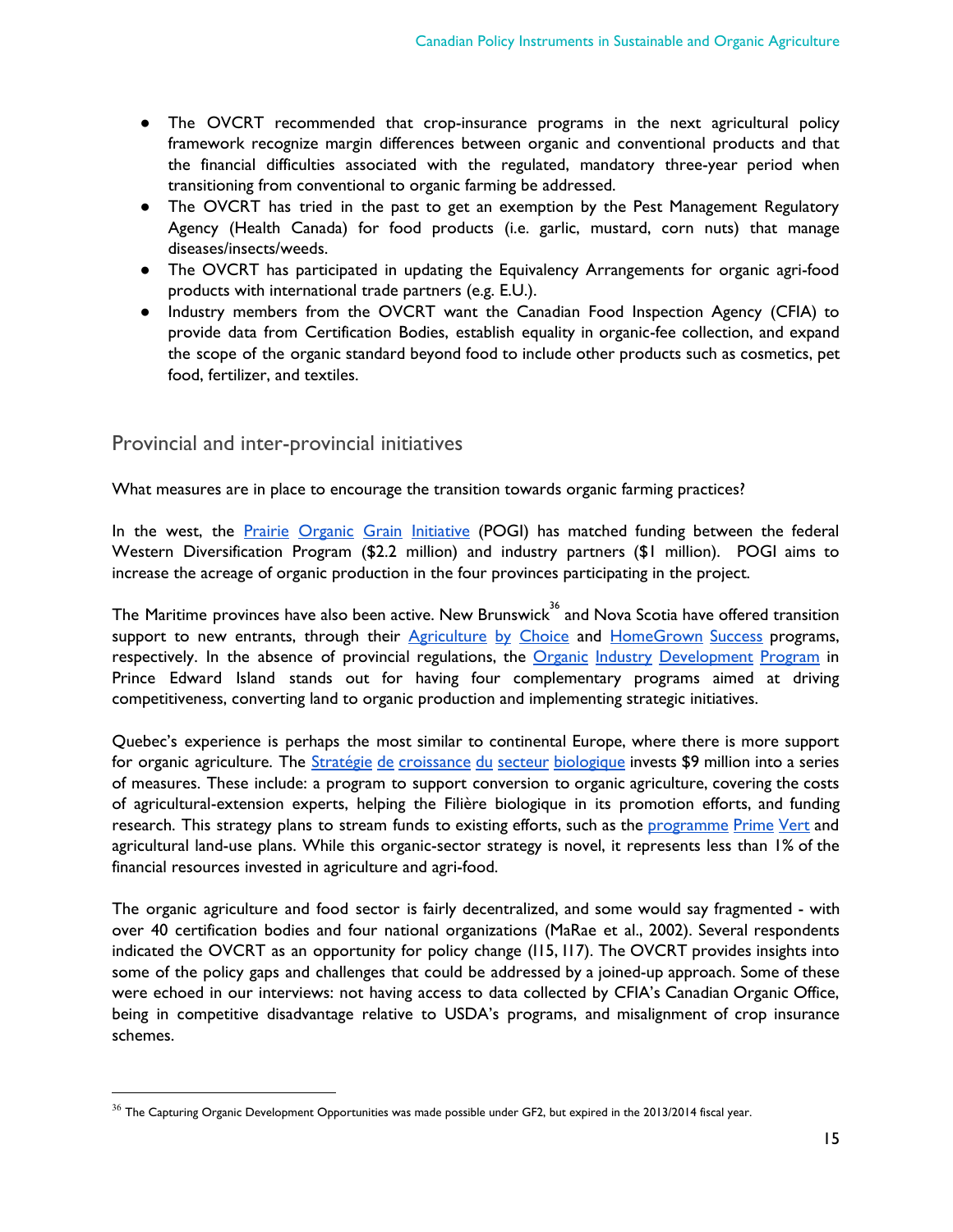One respondent told us, "One issue is the lack of funding and low capacity of the organic sector to organize itself" (I17). Stakeholders have also mentioned establishing equality in organic-fee collection in the OVCRT. The OVCRT is a unique body, but will require more resources and capacity to coordinate across provincial- and national-sector organizations and governments.

Several proposals were voiced, such as having comparable "check off" procedure, to collect fees for industry organization that represent the organic sector provincially and nationally, instead of conventional commodity groups and marketing boards (I17). One challenge becomes adjusting internal programs in individual supply-managed marketing boards. A previous policy scan mentions that marketing programs are implemented in a handful of marketing boards across the country to facilitate market access by organic producers and specialty farmers<sup>37</sup> (Young and Watkins, 2010).

 $37$  See FLEdGE-FSC discussion paper on Canadian policy landscape for local and sustainable food systems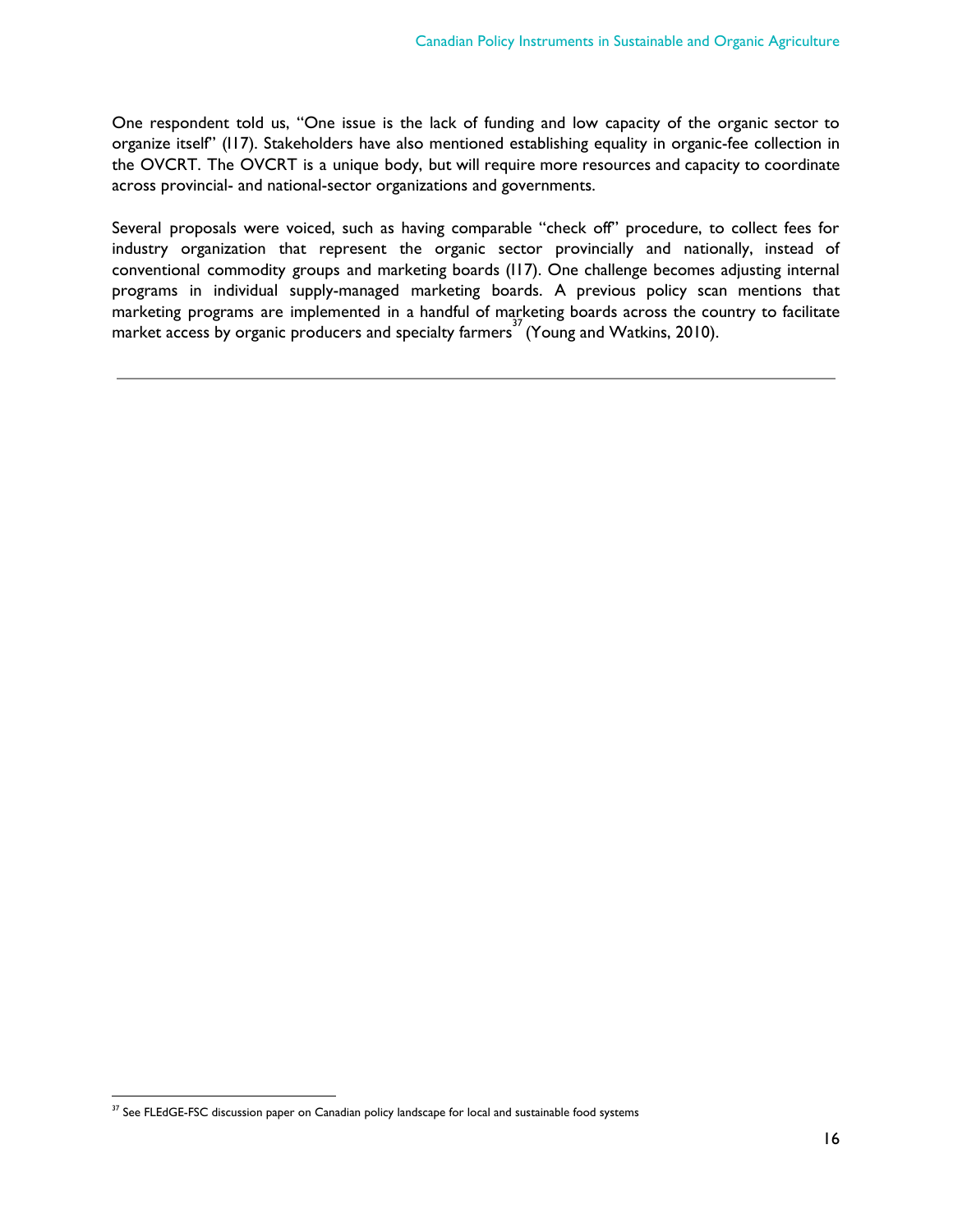## <span id="page-17-0"></span>**Discussion**

#### <span id="page-17-1"></span>Good practices

- Environmental Farm Plans (EFP) and Alternative Land Use Services (ALUS) are models to enable cross-compliance mechanisms and payments for ecosystems services. Ontario was an early adopter of EFP. Prince Edward Island and Manitoba are leaders in terms of province-wide ALUS interventions.
- The discussion paper mentioned the case of Quebec in a number of policy areas environmental cross-compliance, agri-environmental extension services, farmland preservation and organic transition – as relatively novel in the context of Canadian agricultural policy. A national food policy should promote these policy interventions and facilitate sharing and exploration of how Quebec's approaches and policies could be adapted to other provinces.
- The Organic Value Chain Roundtable is a rare instance of national-level, multi-stakeholder dialogue that is specifically focused on sustainable agriculture and agri-environmental policy (I15, I17). The OVCRT has made a number of policy recommendations to Health Canada and the Canadian Food and Inspection Agency.

#### <span id="page-17-2"></span>Gaps and obstacles

- The Federal Sustainable Development Strategy does not reorient agricultural policy instruments (APF/GF) towards multi-functional agriculture, agro-ecosystem resilience, climate change adaptation or mitigation. AgriInsurance and AgriStability, both Business Risk Management programs, are likely to have negative environmental impacts (Eagle et al., 2016). The application of cross-compliance mechanisms to BRM programs, however, is difficult because it would be distortionary due to exemptions for supply management and a focus on crops over livestock (Schmidt 2012, p. 32). Farmers with negative environmental impacts remain eligible for funding.
- In this context, environmental stewardship and organic farming is under-resourced compared to the EU and US: public investment is dedicated to genomic research, technological-transfer and export-oriented farm insurance programs.
- Payments for ecosystems services have been applied punctually in only two provincial programs but have not been integrated into national policy instruments.
- The regulatory landscape is uneven among the provinces, both in terms of agri-environmental and organic policy. Organic agriculture, which has positive environmental externalities, is not recognized as an agri-environmental practice under the current agricultural policy frameworks..
- At the federal level, biodiversity is neglected. Regulatory and accountability gaps persist in pesticide use, genetic engineering and bio-fuels, with information gaps in integrated weed management.
- Consumption and distribution are not addressed from an environmental standpoint. We found no initiatives attempting to reduce food waste and energy efficiency in the supply chain. There are no federal policy linkages between dietary advice and agri-environmental practices.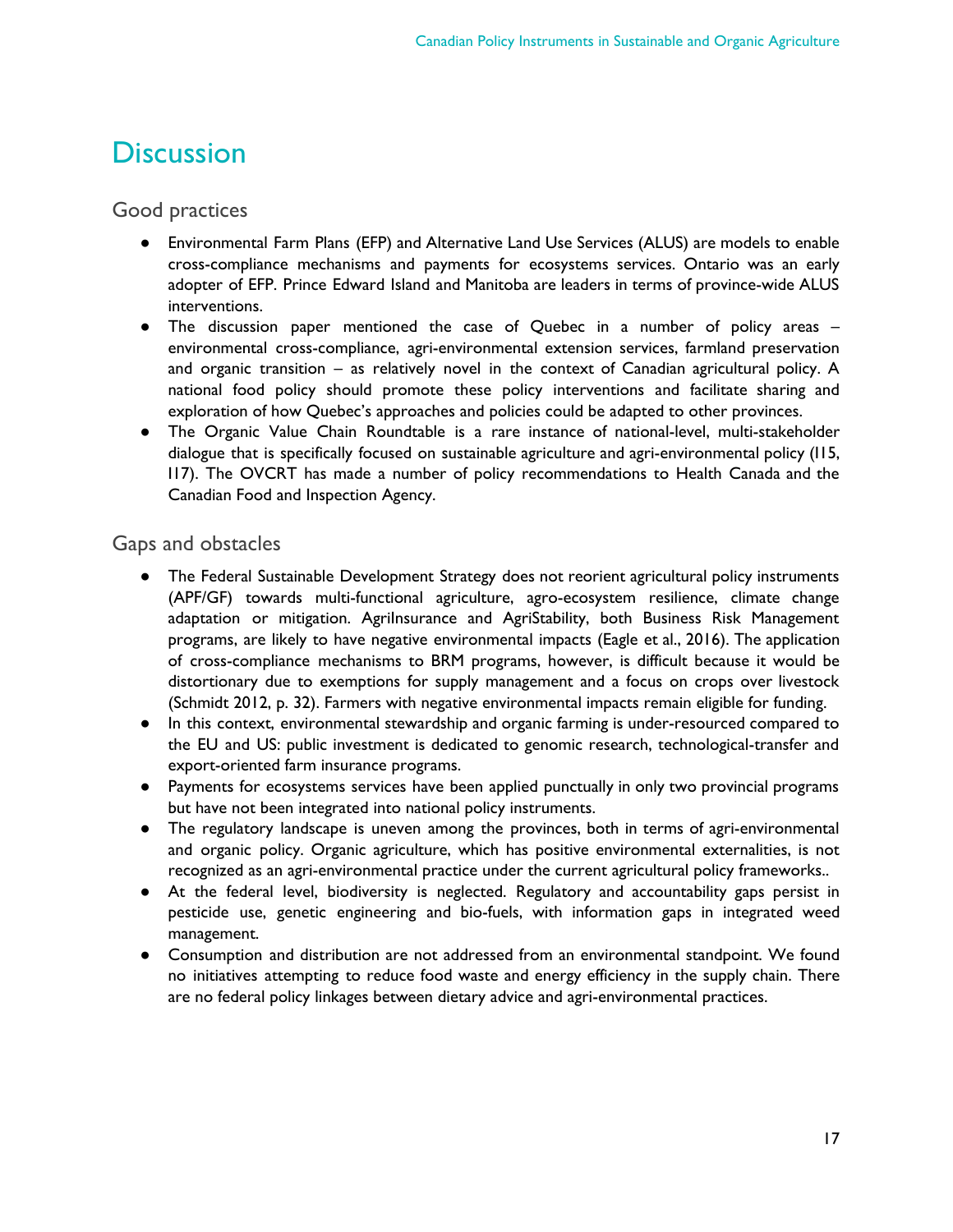#### <span id="page-18-0"></span>**Opportunities**

- Increase investment in agri-environmental stewardship and research and development in Growing Forward 3.
- Identify organic food and farming as a national, domestic and international trade priority and increase investment in research, training, agricultural extension.
- Reinstate Environmental Farm Plans nationally.
- Assess markets for ecosystem services with carbon taxing, cap-and-trade and/or the Green Infrastructure Fund or other potential institutional combinations.
- Conduct a cost benefit analysis of the potential for a national ALUS program. (Blay Palmer, 2012).
- Make farmland preservation a foundation of national food policy and monitor land-use change (Connell, 2016)
- Integrate sustainability in Canada's Food Guide and provide support to public institutions in the implementation phase.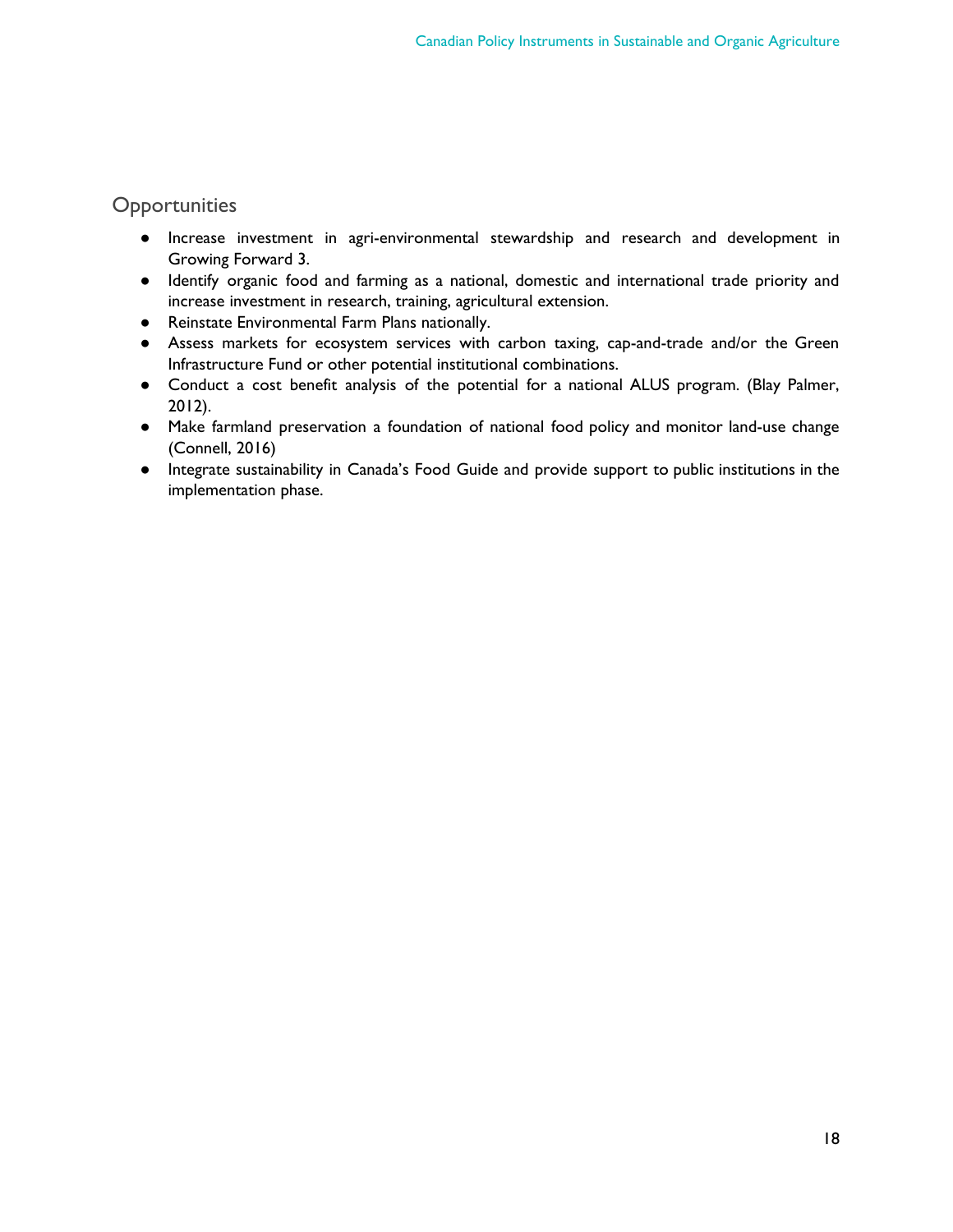# <span id="page-19-0"></span>**Bibliography**

Agriculture and Agri-Food Canada (2009). Environmental Farm Planning in Canada: a 2006 overview. Farm Environmental Management in Canada Technical Series Report. http://publications.gc.ca/collections/collection\_2011/agr/A125-15-2011-eng.pdf

Agriculture and Agri-Food Canada, Organic Value Chain Roundtable. (2013). Strategic Plan 2013-2018. A Plan for Canada.

Atari, D.O.A., Yiridoe, E.K. Smale, S. Duinker, P. (2009). What motivates farmers to participate in the Nova Scotia environmental farm plan program? Evidence and environmental policy implications. Journal of Environmental Management, 90, 2, 1269-1279. <http://onlinelibrary.wiley.com/doi/10.1002/ps.3928/full>

Blay-Palmer, A. (2012). Alternative Land Use Services and the Case for Multifunctional Policy in Canada. In: R.J. MacRae and E. Abergel (eds). Health and Sustainability in the Canadian Food System: advocacy and opportunity for civil society. UBC Press, Vancouver, BC. 39-69.

Connell, D. (2016) Assistant Professor School of Environmental Planning University of Northern British Columbia. Telephone interview with author, August 8<sup>th</sup>.

Connell, D.J., Caldwell, W., Bryant, C., Cameron, G., Johnston, T. & Margulis, M. (2016). Farmland: A Prerequisite for Farmers, Food - and Agri-Food Policy. Policy Brief. Retrived from <http://blogs.unbc.ca/agplanning/files/2013/09/Policy-Brief-Farmland-Protection-in-Canada-Aug-20163.pdf>

Clearwater, R. L., T. Martin and T. Hoppe (eds.). (2016). Environmental sustainability of Canadian agriculture: Agri-environmental indicator report series – Report #4. Ottawa, ON: Agriculture and Agri-Food Canada.

Crowley, M. & Slimani, Y. (2012) Analyse des arrangements institutionnels du cadre politique national et international contemporain en agriculture et en alimentation au Canada. Analyse de l'aptitude du cadre politique national et international contemporain à réaliser le développement durable en agriculture et en alimentation au Canada. Rapport 4.

Cuijpers, W., Koopmans, C. & Erisman, J.W. (2014). Building on resilience principles for sustainable agriculture : a draft framework. https://www.researchgate.net/publication/283069674

Eagle, A.J., Rude, J. & Bozall, P.C. (2015). Agricultural Support Policy in Canada: What are the Environmental Consequences? Environmental Reviews. Canadian Science Publishing.

Government of Canada. (2016) Federal Sustainable Development Strategy 2016-2019. http://www.fsds-sfdd.ca/downloads/3130 - Federal Sustainable Development Strategy 2016-2019\_.pdf

Karen, M. and FitzGibbon, J.E. (2014). Adaptive Governance of Dynamic Social-Ecological Systems: The Case of the Ontario Environmental Farm Plan (1992–2011), Agroecology and Sustainable Food Systems, 38:4, 378-409,

Lang, T. & Barling. (2012). Nutrition and Sustainability: An Emerging Food Policy Discourse. The Nutrition Society. https://www.researchgate.net/publication/233875591

Loftsgard, T. (2016) Executive Director of the Canadian Organic Trade Association. Telephone interview with author, June  $6<sup>th</sup>$ .

MacRae, R. (eds). (2002). A National Strategic Plan for the Canadian Organic Food and Farming Sector. Rod MacRae, Ralph Martin, Anne Macey, Robert Beauchemin and Russ Christianson. Organic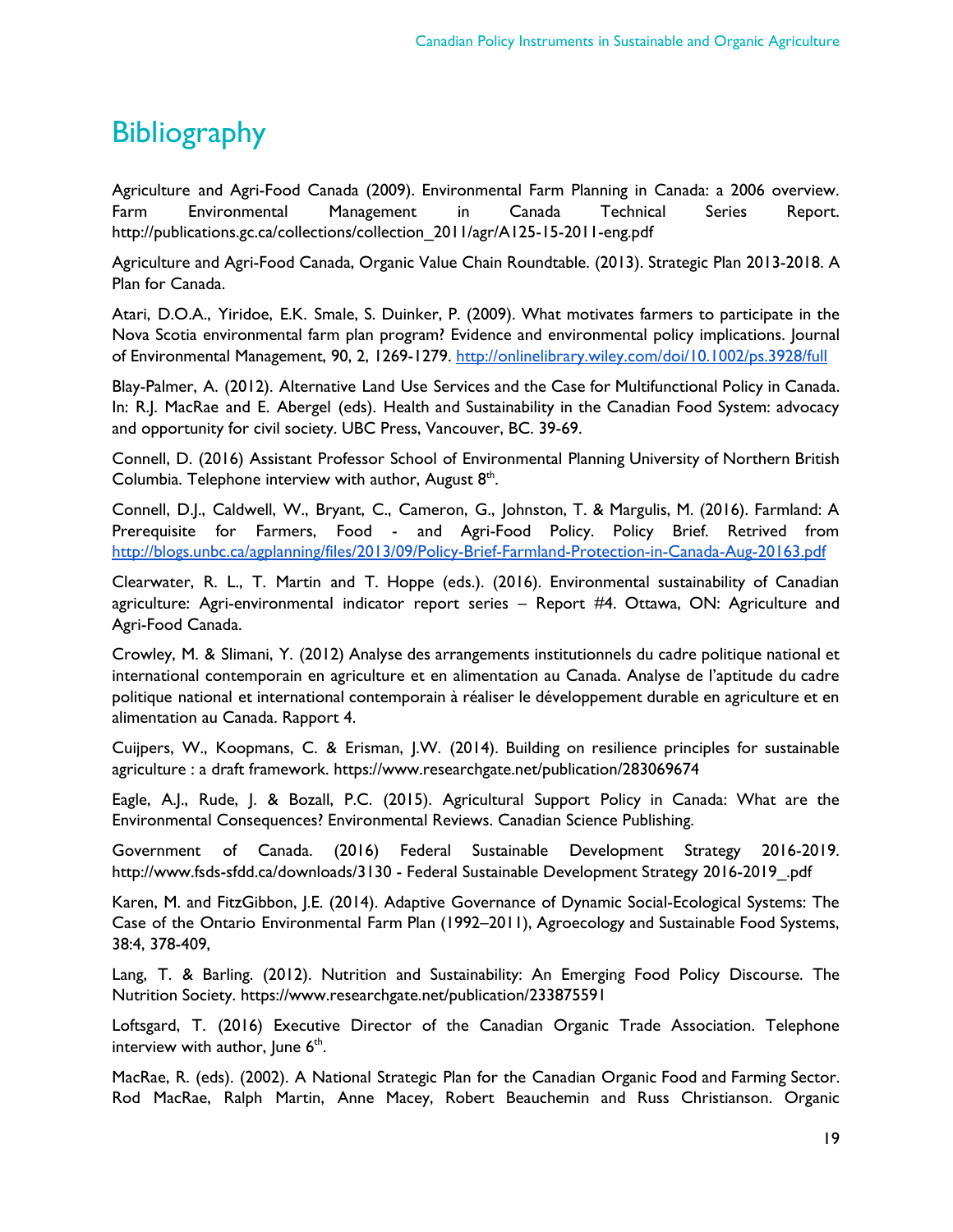Agriculture Centre of Canada, Nova Scotia Agricultural College Truro, NS.

MacRae, R., Martin, R., Macey, A., Doherty, P., Gibson, J. and Beauchemin, R. (2004) Does the adoption of organic food and farming systems solve multiple policy problems? A review of the existing literature. Retrieved from [http://www.oacc.info/DOCs/Paper\\_Benefits\\_Version2\\_rm.pdf](http://www.oacc.info/DOCs/Paper_Benefits_Version2_rm.pdf)

MacRae, R., Martin, R.C., Juhasz, M. & Langer, J. (2009). Ten percent organic within 15 years: Policy and program initiatives to advance organic food and farming in Ontario, Canada. Renewable Agriculture and Food Systems: 24(2); 120–136. doi:10.1017/S1742170509002531

MacRae, R. J., Langer, J. and Cuddeford, V. (2012). Lessons from 20 years of CSO advocacy to advance sustainable pest management in Canada. In: R.J. MacRae and E. Abergel (eds). Health and Sustainability in the Canadian Food System: advocacy and opportunity for civil society. UBC Press, Vancouver, BC. 127-152.

MacRae, R., Cuddeford, V., Young, S.B., Matsubuchi-Shaw, M. (2013). The Food System and Climate Change: An Exploration of Emerging Strategies to Reduce GHG Emissions in Canada. Agroecology and Sustainable Food Systems, 37: 933–963 http://onlinelibrary.wiley.com/doi/10.1111/j.1475-4959.2006.00207.x/full

MacRae, R. and Winfield, M. (2016). "A little regulatory pluralism with your counter-hegemonic advocacy? Blending analytical frames to construct joined-up food policy in Canada." Canadians Food Studies, 3(1): 140-194.

Marcotte M., Arcand Y., Maxime D., Landry D. (2010) Development of Eco-efficiency Indicators to Assess the Environmental Performance of the Canadian Food and Beverage Industry. In: Aguilera J., Simpson R., Welti-Chanes J., Bermudez-Aguirre D., Barbosa-Canovas G. (eds) Food Engineering Interfaces. Food Engineering Series. Springer, New York, NY.

Mayrand, K. & Paquin, M. (2004). Payments for Environmental Services: A Survey and Assessment of **Current** Schemes.

[https://vtechworks.lib.vt.edu/bitstream/handle/10919/66935/2440\\_PES\\_Unisfera\\_en.pdf?sequence=1&isAl](https://vtechworks.lib.vt.edu/bitstream/handle/10919/66935/2440_PES_Unisfera_en.pdf?sequence=1&isAllowed=y) [lowed=y](https://vtechworks.lib.vt.edu/bitstream/handle/10919/66935/2440_PES_Unisfera_en.pdf?sequence=1&isAllowed=y)

McCormally, P. (2007). Right-to-Farm Legislation in Canada. Environment Probe. <http://www.probeinternational.org/envirowaterarticles/righttofarmcanada.pdf>

Mundler P., Ruiz J. 2015. Analyse des enjeux de la multifonctionnalité de l'agriculture québécoise dans les contextes d'agriculture dynamique et périurbaine.

N/A (2017). National Environmental Farm Plan Summit. What we heard.

[http://files.constantcontact.com/0b875b89001/572cf685-6070-456c-b579-e3dc4a1ad02b.pdf?ver=148166](http://files.constantcontact.com/0b875b89001/572cf685-6070-456c-b579-e3dc4a1ad02b.pdf?ver=1481662677000) [2677000](http://files.constantcontact.com/0b875b89001/572cf685-6070-456c-b579-e3dc4a1ad02b.pdf?ver=1481662677000)

NFU (2013). Growing Forward 2 – Accelerating Globalization, Stalling Food Sovereignty Implications of the GF2 Strategic Initiatives Suite.

http://www.nfu.ca/sites/www.nfu.ca/files/Growing Forward 2 %E2%80%93 Accelerating Globalization, Stalling Food Sovereignty.pdf

Olewiler, N. (2008). "Securing Natural Capital and Ecological Goods and Services for Canada." Canadian Priorities Agenda. Institute for Research on Public Policy. Retrieved from: [http://www.irpp.org/cpa/briefs/olewiler.pdf.](http://www.irpp.org/cpa/briefs/olewiler.pdf)

Organic Council of Ontario. (2016). Organic Regulation in Canadian Provinces. Retrieved from: